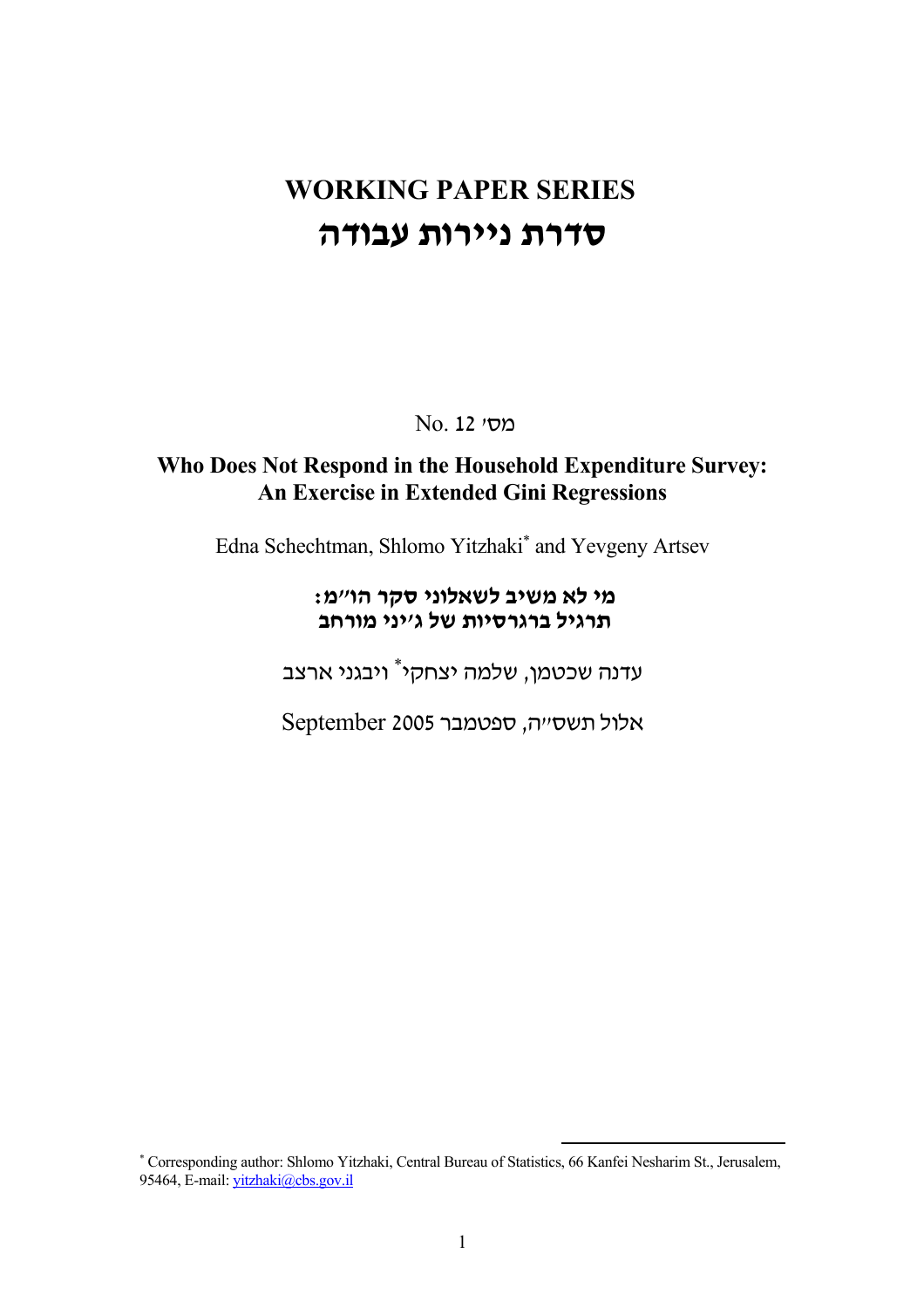# **Published by the Central Bureau of Statistics, 66 Kanfei Nesharim St., Corner Bachi St., P.O.B 34525, Jerusalem 91342, Israel Tel. 972-2-6592666; Fax: 72-2-6521340 Internet Site: www.cbs.gov.il E-Mail: info@cbs.gov.il**

The Central Bureau of Statistics (CBS) encourages research based on CBS data. Publications of this research are not official publications of the CBS, and they have not undergone the review accorded official CBS publications. The opinions and conclusions expressed in these publications, including this one, are those of the authors and do not necessarily represent those of the CBS. Permission for republication in whole or part must be obtained from the authors.

> **הוצאת הלשכה המרכזית לסטטיסטיקה, רח' כנפי נשרים ,66 פינת רח' בקי, ת"ד ,34525 ירושלים 91342 טל': 6592666-02; פקס: 6521340-02 אתר הלמ"ס באינטרנט: il.gov.cbs.www**

> > **info@cbs.gov.il :אלקטרוני דואר**

הלשכה המרכזית לסטטיסטיקה (הלמ"ס) מעודדת מחקר המבוסס על נתוני הלמ"ס באמצעות חוקרים עצמאיים. פרסומי תוצאות מחקרים אלו אינם פרסומים רשמיים של הלמ"ס, והם לא עברו את הביקורת שעוברים פרסומים רשמיים של הלמ"ס. הדעות והמסקנות שבאות לידי ביטוי בפרסומים אלה, כולל בפרסום זה, הן של המחברים עצמם ואינן משקפות בהכרח את הדעות והמסקנות של הלמ"ס. פרסום מחדש, כולו או מקצתו טעון אישור מוקדם של המחברים.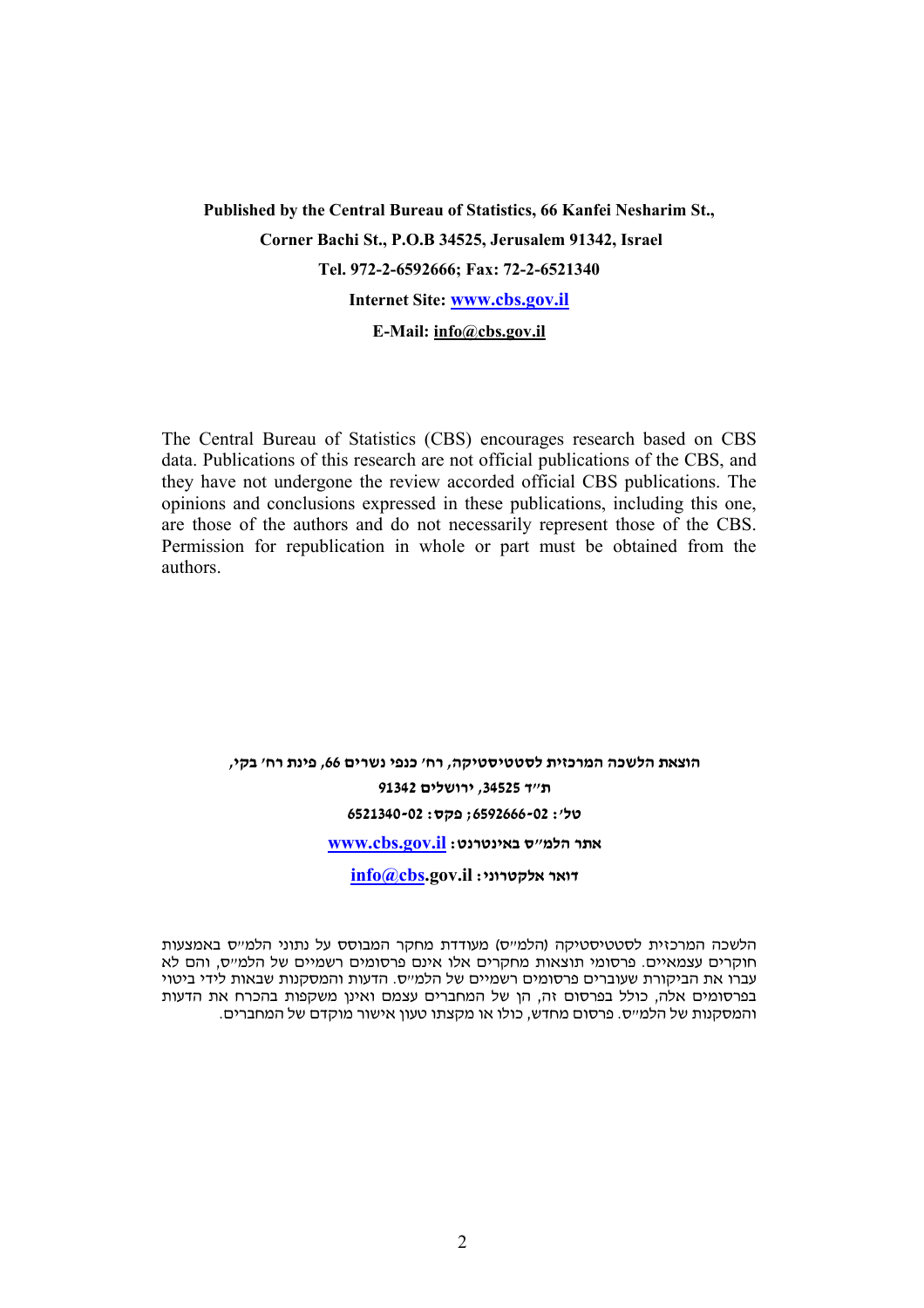#### **מי לא משיב לשאלוני סקר הו"מ: תרגיל ברגרסיות של ג'יני מורחב**

#### *תקציר*

מטרת העבודה היא להציג גישה חדשה של רגרסיה אי-פרמטרית, אשר מבוססת על מדידת פיזור לפי ג'יני מורחב ((EG (Gini Extended (ומאפשרת לעקוב אחר צורתו של עקום הרגרסיה. הגישה מבוססת על אמידה של סדרה של קירובים ליניאריים לעקום הרגרסיה, דבר שמאפשר להדגיש חלקים שונים לאורך משתנה בלתי תלוי מסוים, ללא שינוי ההתייחסות למשתנים בלתי תלויים אחרים.

הגישה מבוססת על שימוש במדדי פיזור התלויים בפרמטר אחד בלבד, ν. ככל ש-v גבוה יותר כן מודגש במדידת הפיזור החלק התחתון של ההתפלגות. ממדד הפיזור גוזרים מקדמי מתאם ומקדם רגרסיה – כך שמכל מדד פיזור ניתן ליצור אומדן חלופי לעקום הרגרסיה. עד כמה שידוע לנו – גישה זו היא הגישה היחידה המאפשרת לשקלל את שיפועי עקום הרגרסיה על פי תחומים של המשתנה הבלתי תלוי.

ההבדל בין האומדנים נובע מצורת שקלול של שיפועי עקום הרגרסיה. באמצעות בחינת דפוסי השינוי של מקדמי הרגרסיה ניתן לנתח את צורת העקמומיות של עקום הרגרסיה.

יישום השיטה נעשה על בחינה של דפוסי אי-השבה על שאלוני סקר הוצאות משקי הבית. מוקד העניין הוא בבדיקת קיום הקשר בין אי-ההשבה להכנסה של משק הבית וההשפעה של קשר זה על הטיות במדידת אי שוויון בהכנסות.

הניתוח האמפירי מגלה כי שיעור ההשבה עולה עם הגידול בהכנסה ועם גודל משק הבית. בנוסף, שיעור ההשבה בקרב האוכלוסייה הערבית גבוה יותר מאשר בקרב האוכלוסייה היהודית, ואילו הקהילה החרדית נוטה להשיב פחות מאשר שאר האוכלוסייה. שני הממצאים האחרונים תקפים, ללא תלות בהכנסה ובגודל משק הבית. בגלל שאי ההשבה קטן עם ההכנסה, אי התחשבות באי השבה תטה להגדיל את אומדן ההכנסה הממוצעת ולהקטין את אי השוויון בהכנסות במשק.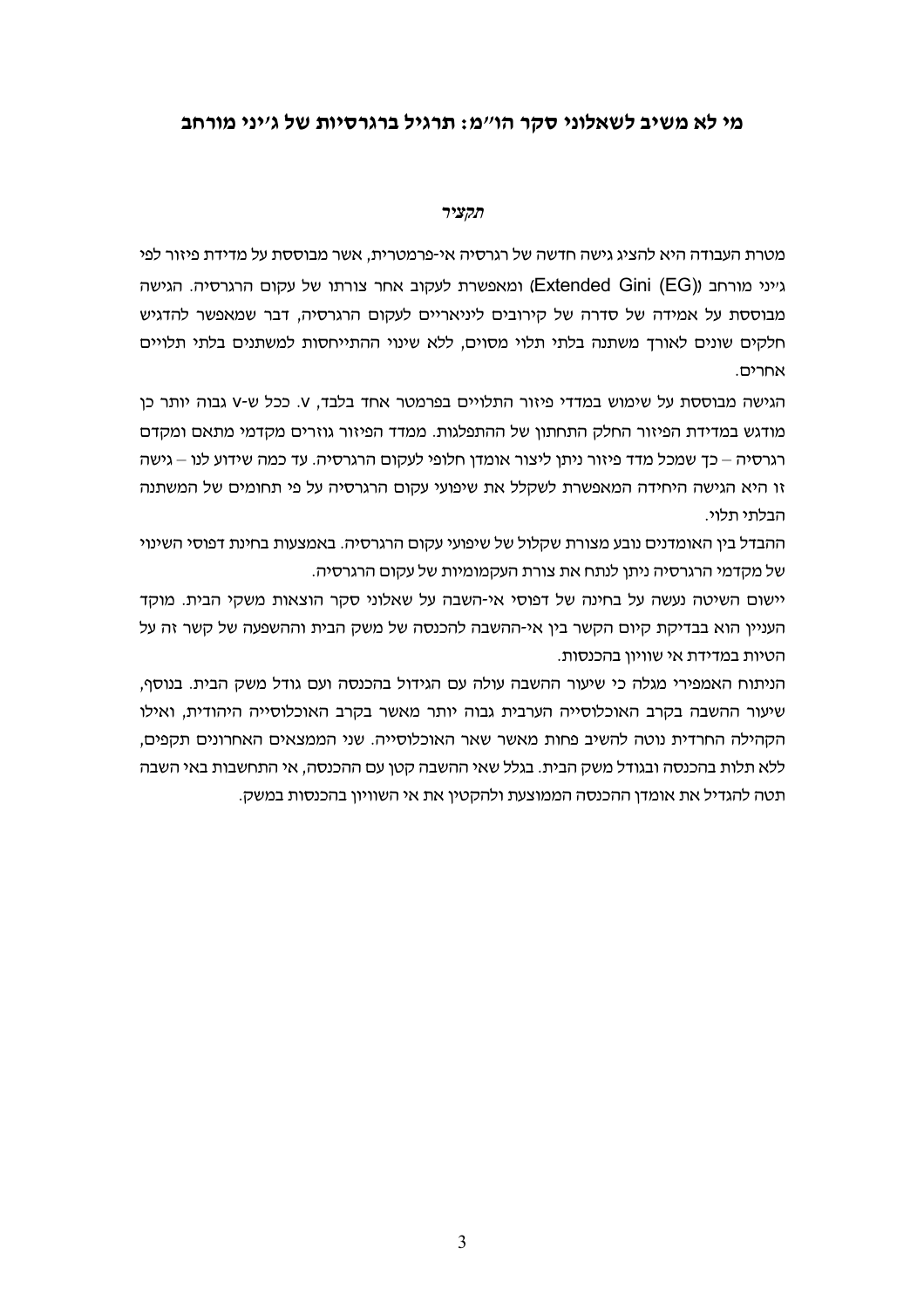We are grateful to Shaul Lach, Malka Kantorowitz, Aryeh Reiter, and Dmitri Romanov for helpful comments and discussions. We thank the associate editor of the Journal of Business & Economic Statistics and two anonymous referees for many critical comments that improved the paper.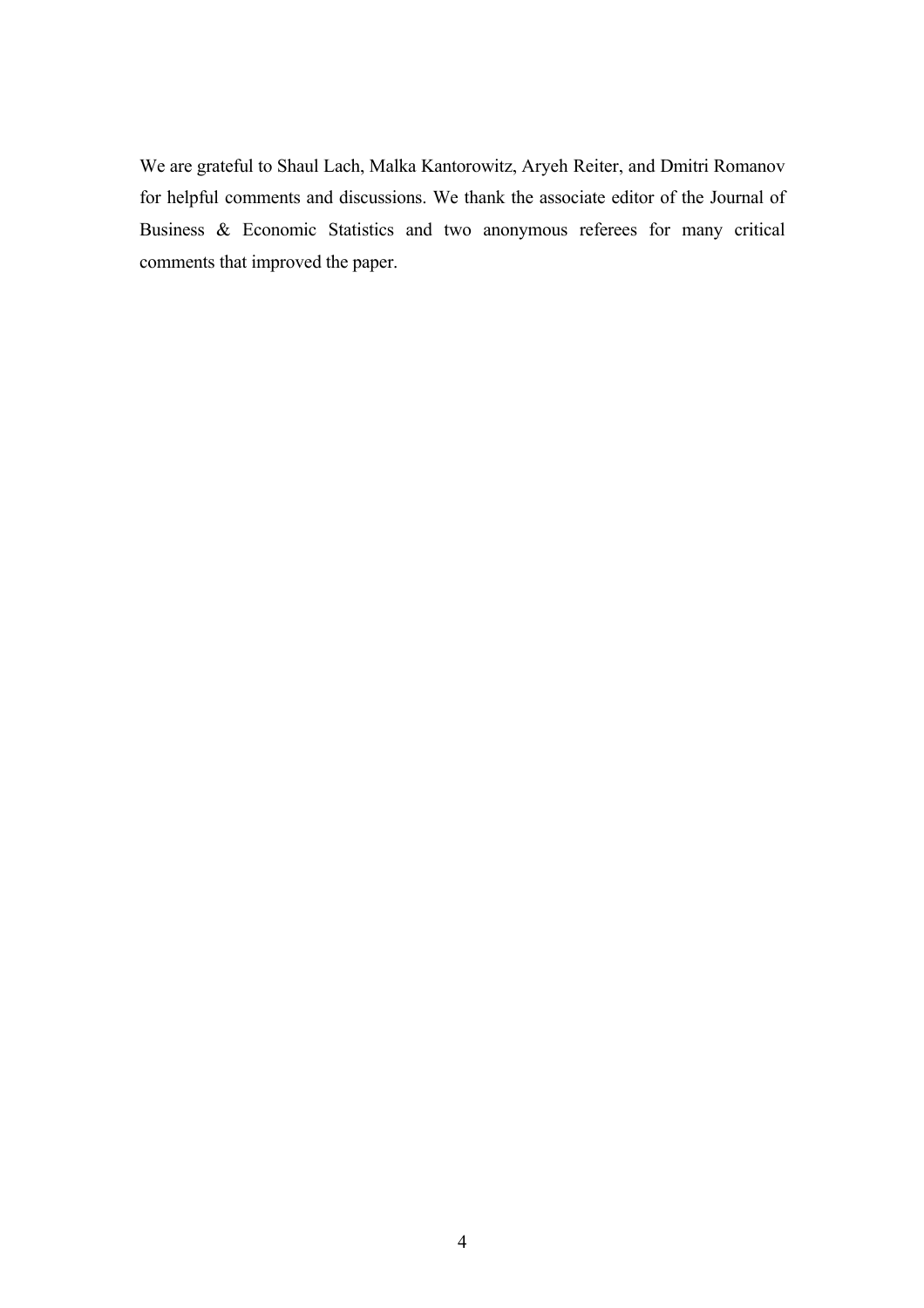### **WHO DOES NOT RESPOND IN THE HOUSEHOLD EXPENDITURE SURVEY: AN EXERCISE IN EXTENDED GINI REGRESSIONS**

### *Abstract*

The aim of this paper is to suggest a new, nonparametric regression method, based on the Extended Gini (EG) measures of dispersion, which enables the user to follow the curvature of the regression curve. The method is capable of estimating a series of linear approximations of the regression curve, allowing the investigator to stress different sections along the range of one independent variable, while keeping the treatment of other independent variables intact. The method is based on the extended Gini family, which depends on one parameter, ν. The choice of this parameter enables the user to produce infinite alternative estimators of the regression curve. The difference between them lies in the weighting schemes applied to the slopes of the regression curve. By investigating the patterns of changes in those regression coefficients, the curvature of the regression curve can be traced.

As an application, we investigate nonresponse patterns in the survey of household expenditures in Israel. We will mainly be interested in whether nonresponse increases or decreases with income, and the kind of functional relationship one can find between income and nonresponse.

The empirical illustration shows that the higher the income, the larger the response rate, and the larger the household, the higher the response rate. Also, the Arab population tends to respond more than the Jewish one, while the ultra religious group tends to respond less than the rest of the population. Those last two results hold with and without adjustment for income and household size. The implications on the bias in the estimates are discussed.

*Keywords: nonresponse, regression, Gini.*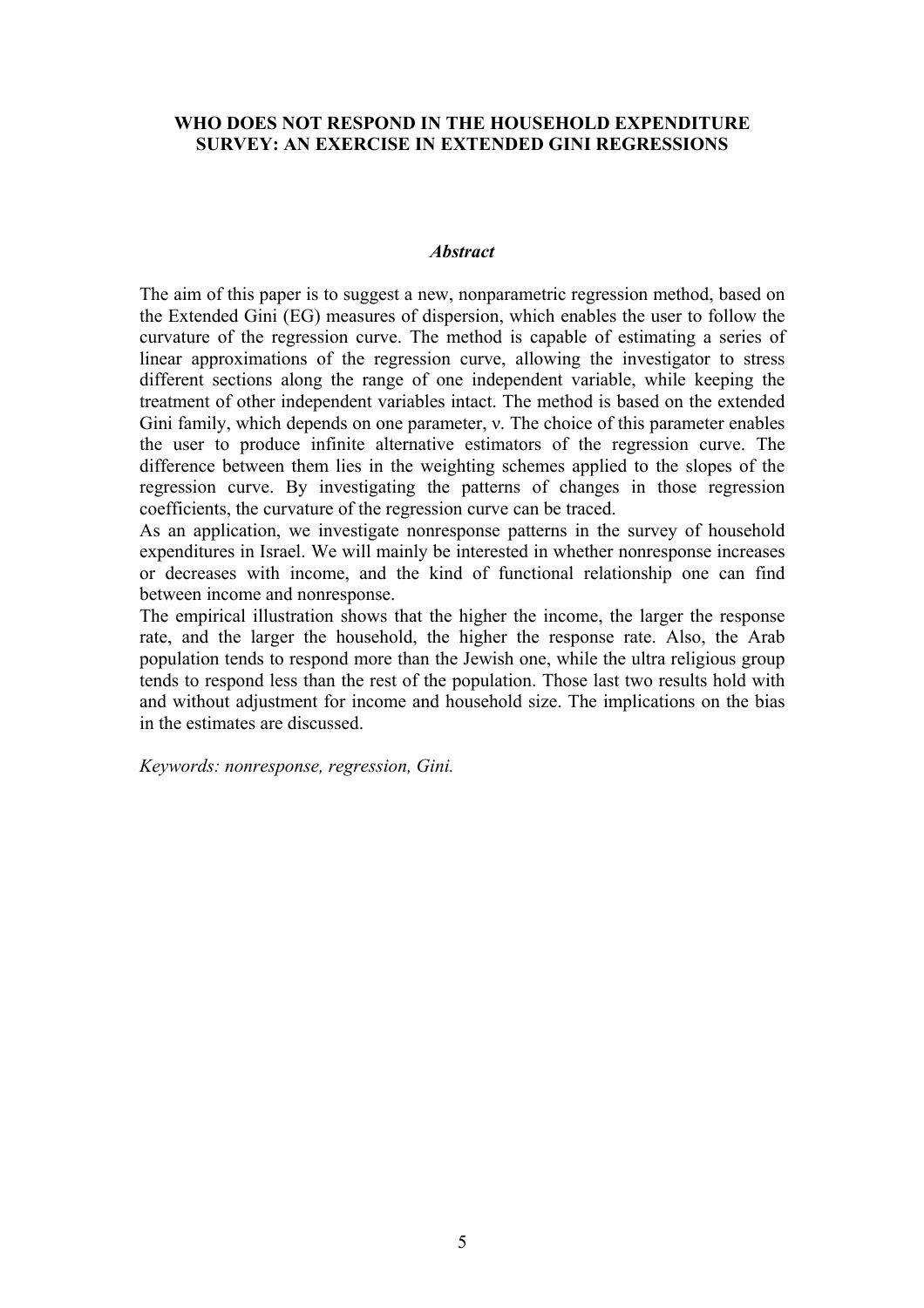#### **INTRODUCTION**

The purpose of this paper is to present a new, nonparametric method for investigating the curvature of a regression curve. The method is capable of estimating a series of linear approximations of the regression curve, allowing the investigator to stress different sections along the range of one independent variable, while keeping the other independent variables intact. This property enables the researcher to learn whether the conditional regression curve is linear, convex or concave in one independent variable, given the weighting scheme applied to slopes of other independent variables. The main purpose of the method is descriptive. One major advantage is that it can treat each independent variable individually, concentrating on the (conditional) relationship between the dependent variable and one independent variable, given the other independent variables. All regressions rely on all observations, eliminating the need to arbitrarily define windows, or omit observations.

The methodology is illustrated by investigating the tendency not to respond to questionnaires on finances of the household in official surveys. The common wisdom with respect to this issue is that either or both rich and poor people tend to respond less than ordinary people. Since we have no firm priors with respect to the kind of relationship we expect to see, the need for a nonparametric method that can analyze the data arises.

The main conclusion of the empirical application is that nonresponse to the survey of family expenditures is a decreasing convex function of income, and almost reaches a plateau when high-income groups are stressed. Nonresponse tends to be negatively related to household size. The nonresponse rate differs among ethnic groups: the Arab population shows below average nonresponse rate, while the ultra religious Jewish group has above average nonresponse rate. This result holds even when the response rate is adjusted for income and household size.

 Since the estimators in this paper are based on the sample's analogues of the population parameters, we will use capital letters to represent population parameters and small letters to represent the estimators.

The structure of the paper is the following: The first section presents the nonparametric regression coefficients in the simple regression case. Section 2 extends it to a multiple regression framework, and the third section presents the estimators and their standard errors. Readers who are not interested in the exact derivation of the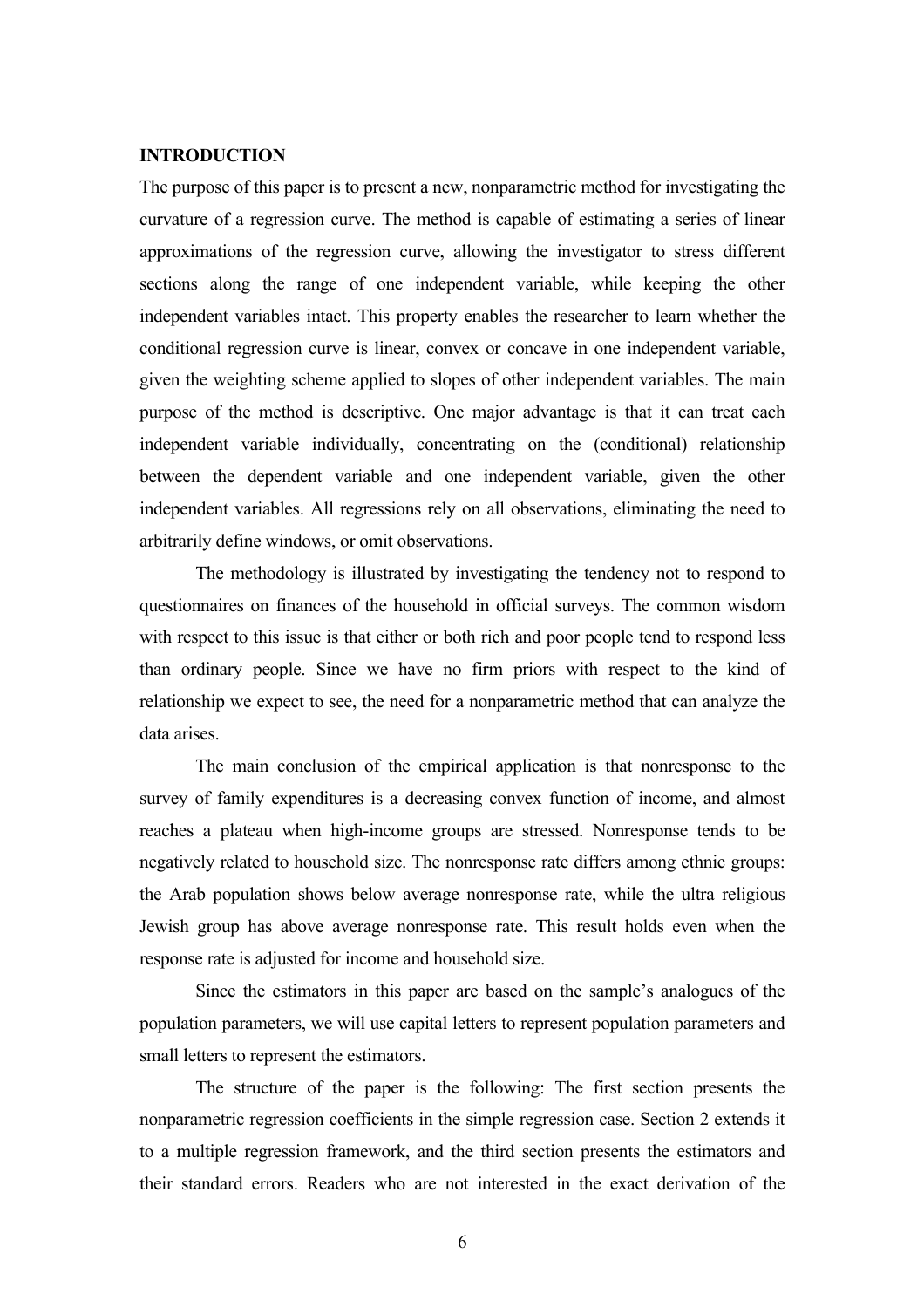estimates and their standard errors can skip the third section. Section 4 presents the data and the research question, the fifth section presents the empirical results while the sixth evaluates the implication of nonresponse on measurement of inequality. Section 7 concludes.

#### **SECTION 1: THE SIMPLE REGRESSION CASE**

Let  $(Y,X)$  be a bi-variate random variable with expected values  $\mu_Y$  and  $\mu_X$  and finite variances  $\sigma_Y^2$  and  $\sigma_X^2$ , respectively, and let  $g(x) = E{Y|X=x}$  be the regression curve. The error term at  $(Y_i, X_i)$  is defined as the deviation of  $Y_i$  from a linear approximation  $\alpha + \beta X_i$ , i.e.,  $\varepsilon_i = Y_i - \alpha - \beta X_i$ , where  $\alpha$  and  $\beta$  are parameters to be defined later. No assumptions are imposed on the error term, and no structure is imposed on the regression curve. In particular, this means that  $E\{\varepsilon |X=x\} = g(x) - \alpha - \beta x$ , which is equal to zero for all values of x only if  $g(x)$  is a linear function of x.

 We are interested in estimating a linear approximation to the regression curve, g(x). We start with the parameter representing the slope, β, and only later the constant term is dealt with. The parameter representing the slope of the linear approximation of the regression curve will be referred to as the EGRC (Extended Gini Regression Coefficient). The slope will be defined as a weighted average of the derivatives of  $g(x)$ , with the weights being derived from the extended Gini variability index. In some sense, the approach in this paper can be viewed as similar to the one presented in Angrist, Chernozhukov and Fernándaz-Val (2004), who analyzed the linear approximation of a misspecified model in a quantile regression approach.

 The extended Gini variability index is a member of a family of indices defined by

 $G(X,y) = -(v+1)COV(X, [1-F(X)]^{\nu}), v>1, v \neq 0.$ 

By determining *v* the investigator introduces his preference concerning the measurement of variability of the independent variable. The role of ν in the extended Gini variability index is to reflect the investigator's attitude toward variability. The higher *v*, the more stress is put on the lower portion of the distribution of the independent variable. In the extreme case ( $v \rightarrow \infty$ ) the investigator cares only about the lowest part of the cumulative distribution, as if he is guided by the max-min criterion. If  $v = 1$  then the investigator measures variability according to Gini's mean difference, implying a symmetric weighting scheme around the median. If  $v \rightarrow 0$ , the investigator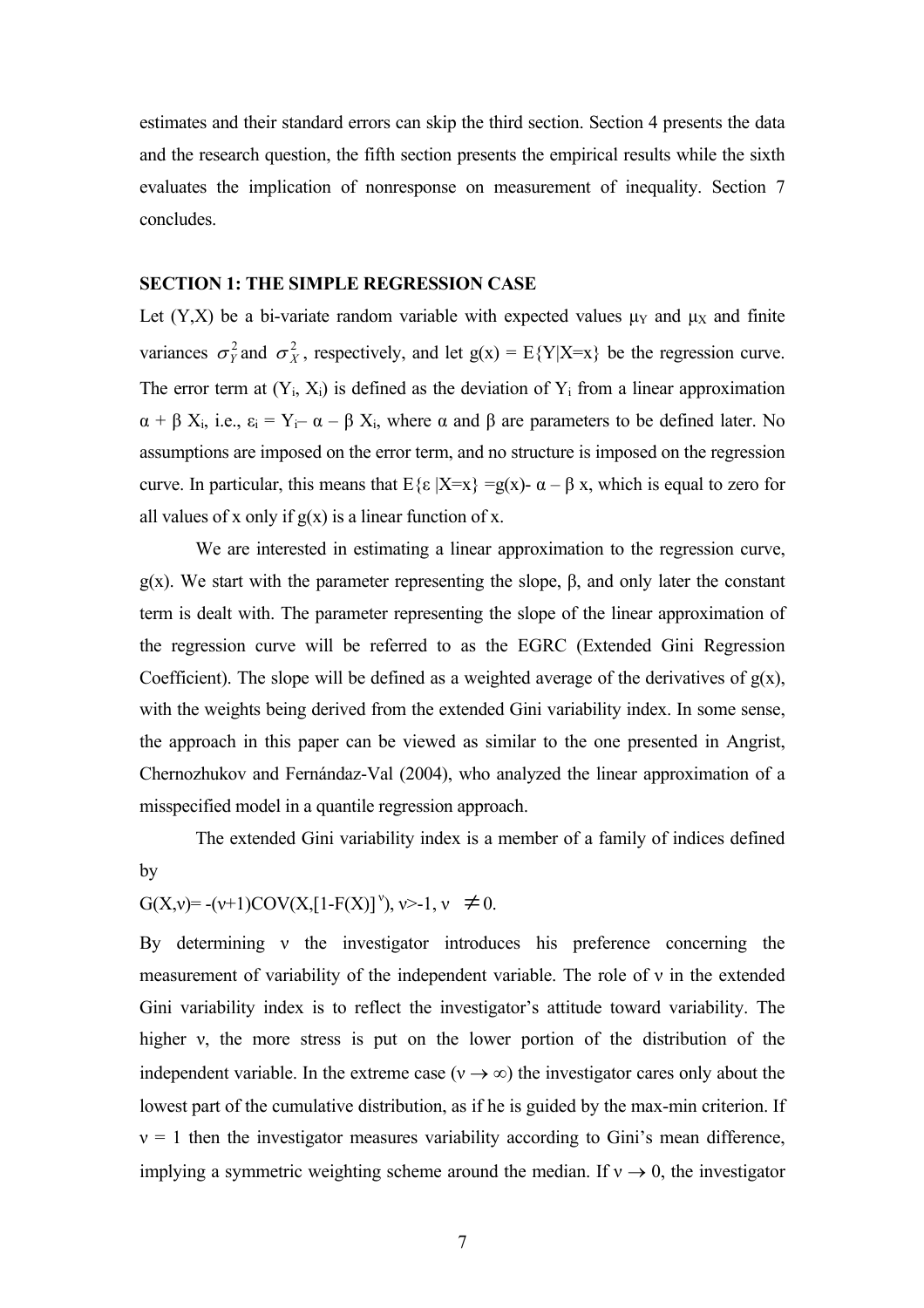does not care about variability; the range  $-1 \le v \le 0$  reflects giving higher weights to the upper side of the distribution of the independent variable, while  $v \rightarrow -1$  implies an investigator whose attitude to variability follows the max-max strategy, that is, caring about variability around the highest part of the distribution only. It is worth noting that when  $-1 \le v \le 0$ , the index of variability is negative. (See Donaldson and Weymark 1983; Yitzhaki 1983; and Chakravarty 1988, chap. 3, pp. 82-102, for description of the properties of the extended Gini index. Garner (1993), Lerman and Yitzhaki (1994), and Wodon and Yitzhaki (2002) are examples of its decomposition and use in welfare economics; see Araar and Duclos (2003) for a possible extension; see Davidson and Duclos (1997) for statistical inference, and Millimet and Slottje (2002) for an application in environmental economics). However, in the above-mentioned literature, the parameter is restricted to  $v > 0$ . Schechtman and Yitzhaki (1987, 1999, 2003) define and investigate the properties of the equivalents of the covariance and the correlation. The decomposition of the extended Gini of a sum of random variables into the contributions of the extended Gini's of the individual random variables, and the (equivalent of) correlations among them can also be found there. Olkin and Yitzhaki (1992) define the simple Gini regression coefficients and investigate their properties.

**Definition and properties of Extended Gini Regression Coefficient** (following proposition 3 in Yitzhaki 1996).

(a) The extended Gini regression coefficients (EGRC) are defined as:

$$
\beta_{yx}(v) = \frac{- (v+1)COV (Y, [1 - F_x(X)]^{\nu})}{-(v+1)COV(X, [1 - F_x(X)]^{\nu})}, v > -1; v \neq 0,
$$
\n(1)

where ν is a parameter, determined by the investigator in order to determine the weighting scheme. (The factor  $-(v+1)$  cancels out. It is presented here to emphasize that both numerator and denominator are based on extended Gini's). The subscript yx will be omitted in the simple regression case.

(b) Equation (2) presents the EGRC as a function of the derivatives of  $g(x)$  and shows how ν determines the weighting scheme. That is,

$$
\beta(v) = \int W(x, v) g'(x) dx,
$$
\n(2)

with  $W(x, v) \ge 0$  and ∫ ∞ −∞  $W(x, y)dx = 1$ , where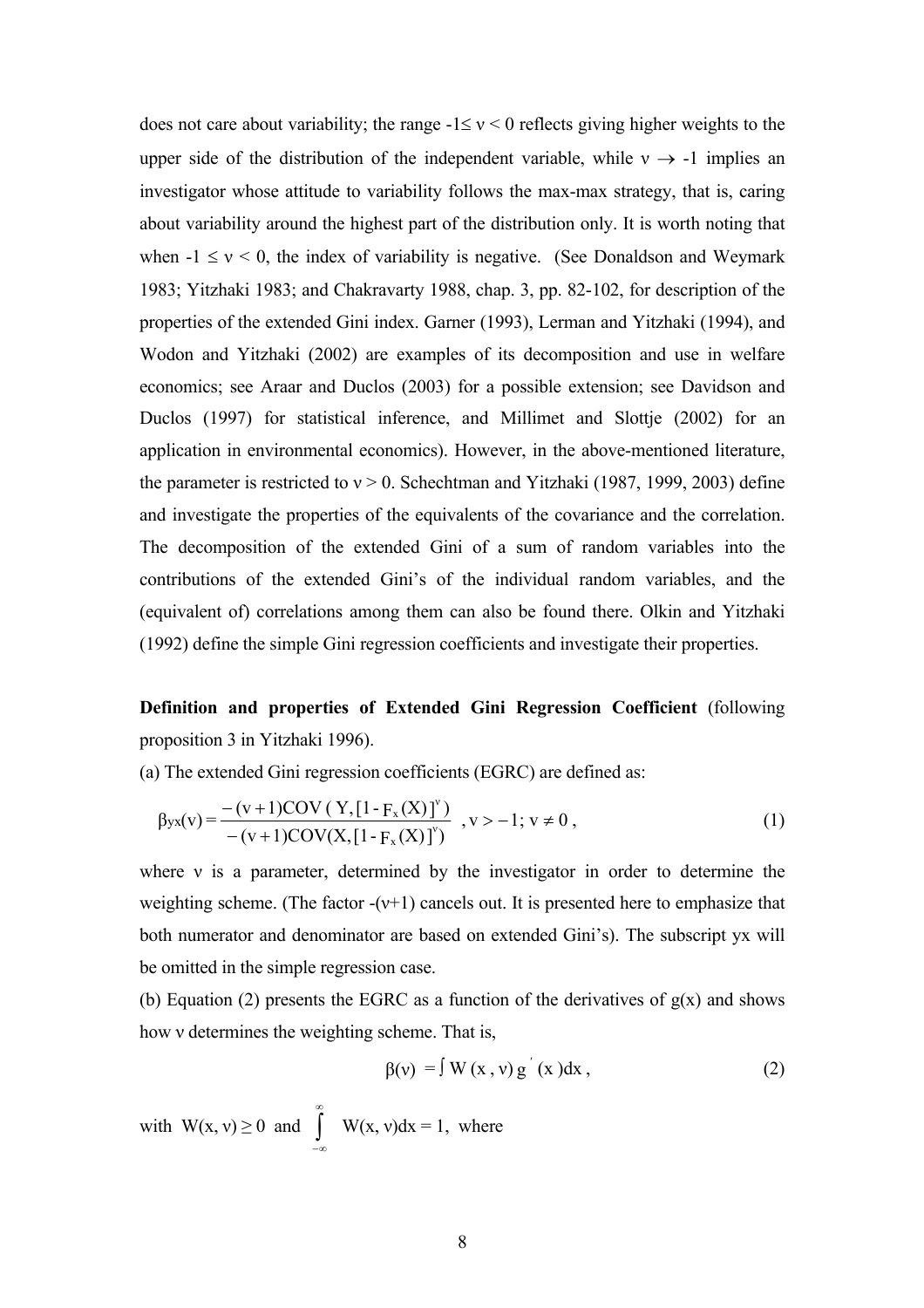Yitzhaki (1996) presents the weights for specific distributions of the independent

$$
W(x, v) = \frac{[1 - F_x(x)] - [1 - F_x(x)]^{(\nu+1)}}{\int_{-\infty}^{\infty} [[1 - F_x(t)] - [1 - F_x(t)]^{(\nu+1)}] dt} .
$$
 (3)

variable.

(c) Let  $x_{[i]}$  be the i-th order statistic, and let  $y_i$  be the observation of y that accompanies  $x_{[i]}$ . Then, the estimators of β(ν), for all ν, can be expressed as weighted averages of slopes defined by pairs of adjacent observations:

$$
b(v) = \sum_{i=1}^{n-1} w_i b_i,
$$
 (4)

where  $b_i =$  $X[i+1]$  – X  $y_{i+1} - y$  $[i+1]$   $\bar{X}[i]$  $i+1$   $\overline{\phantom{0}}$   $\overline{\phantom{0}}$   $\overline{\phantom{0}}$   $\overline{\phantom{0}}$   $\overline{\phantom{0}}$   $\overline{\phantom{0}}$   $\overline{\phantom{0}}$   $\overline{\phantom{0}}$   $\overline{\phantom{0}}$   $\overline{\phantom{0}}$   $\overline{\phantom{0}}$   $\overline{\phantom{0}}$   $\overline{\phantom{0}}$   $\overline{\phantom{0}}$   $\overline{\phantom{0}}$   $\overline{\phantom{0}}$   $\overline{\phantom{0}}$   $\overline{\phantom{0}}$ *i*+  $(i = 1, ..., n-1);$   $w_i > 0,$   $\sum w_i = 1,$  and

$$
w_{i} = w_{i}(x, \nu) = \frac{\left[n^{\nu} (n - i) - (n - i)^{\nu + 1}\right] \Delta_{X_{i}}}{\sum_{k=1}^{n-1} \left[n^{\nu} (n - k) - (n - k)^{\nu + 1}\right] \Delta_{X_{k}}}. \tag{5}
$$

where  $\Delta$ <sub>Xi</sub> = x<sub>[i]</sub>-x<sub>[i-1]</sub>.

(d) The estimators  $b(v)$  can be expressed as ratios of U-statistics. [Generally speaking, a U-statistic is an unbiased estimator for the parameter, which is created by forming an average of symmetric functions, called kernels. The interested reader is referred to Randles and Wolfe 1979, chap. 3, for details]. As such, b(ν) are consistent estimators of β (ν); for large samples, the distributions of the estimators converge to the normal distribution under regularity conditions.

(e) Suppose that  $E(Y|X) = \alpha + \beta X$  and  $Var(Y|X) = \sigma^2 < \infty$ , then: (1) following property (b),  $\beta$  (v) =  $\beta$  for all v, and (2) all extended Gini estimators b(v) (that is, regardless of v) are consistent estimators of the same β.

**Proofs**: See Yitzhaki (1996), Proposition 3.

 The properties above show that all EGRC can be expressed as weighted averages of slopes defined between adjacent observations, with the weighting scheme being determined by the ν attached to the independent variable, and by the distribution of the independent variable.

 By changing ν and re-estimating the model, the investigator can learn about the curvature of the regression curve. The higher ν, the higher is the weight that is given to the slopes of the regression curve at the lower end of the range of the independent variable. In case the curve is linear, the estimates of the regression coefficient, for all ν,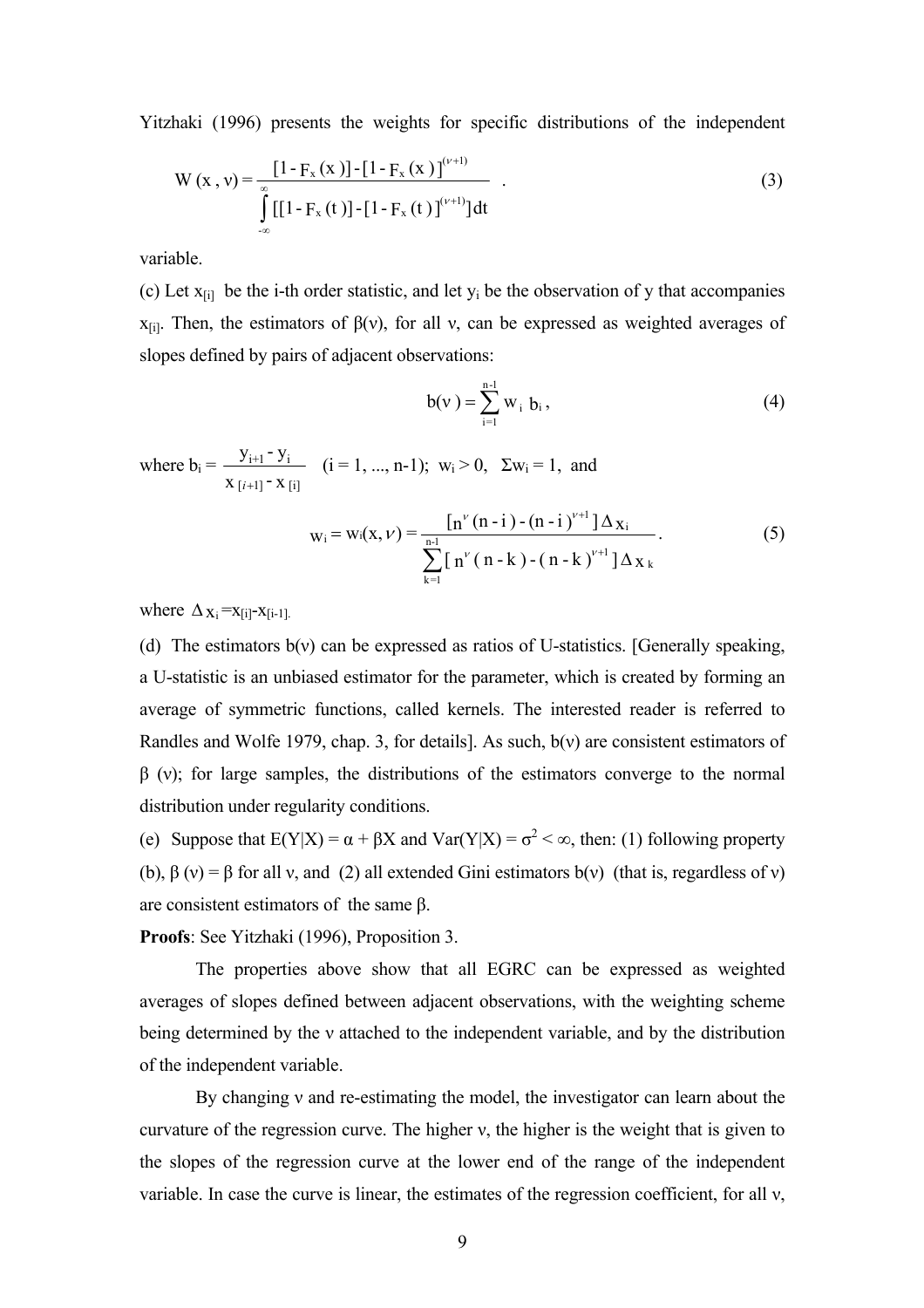do not differ significantly. If b(ν) turns out to be a declining (increasing) function of ν, then the regression curve is convex (concave). But of course, it may be that it does not show a specific pattern. Also, since it is based on all observations, it is clearly not able to detect small local deviations. (In the conclusions section, we offer an extension to deal with this issue as well). Note that unlike the case of using windows to estimate the slopes of the regression curves at different ranges, in the EG regressions all observations participate in all the regressions, and the only difference is in the weighting scheme applied.

 Although it was not produced through an optimization, each extended Gini regression produces a normal equation. To see this, define

$$
\varepsilon = \varepsilon(v) = Y - \alpha - \beta(v)X. \tag{6}
$$

Then,

$$
COV(\varepsilon[1 - F(X)]^{\nu}) = 0 \quad . \tag{7}
$$

Equation (7) can be proved by plugging (6) and (1) into (7). By the same reasoning, it can be shown that the sample's version of Equation (7) holds.

 We now move to define the constant term. Unlike other regression methods, the constant term is not estimated simultaneously with the regression coefficients, but follows it. Hence the constant term need not be selected according to the methodology used to derive the regression coefficients. The constant term depends on the function of the residuals that is being minimized. To do that one first derives an error term without taking into account the constant term. Minimizing the sum of squared deviations of the error term from a constant yields an estimated linear approximation, which passes through the means of the variables, while minimizing the sum of the absolute deviations of the error term from a constant forms a constant term so that the estimated linear approximation will pass through the medians, etc.

Finally, we would like to mention the following:

(a) The OLS can be presented in the same way, except that the weighting scheme is derived from the variance of the independent variable (Yitzhaki 1998).

(b) As far as we know, the EG regression is the only regression method in which the investigator controls the weights attached to each part of the distribution of the *independent variable*. For example, under quantile regression (Koenker and Bassett 1978), the weighting scheme is applied to the residual  $e_i$ . (To see this, note that  $e_i = Y_i$ .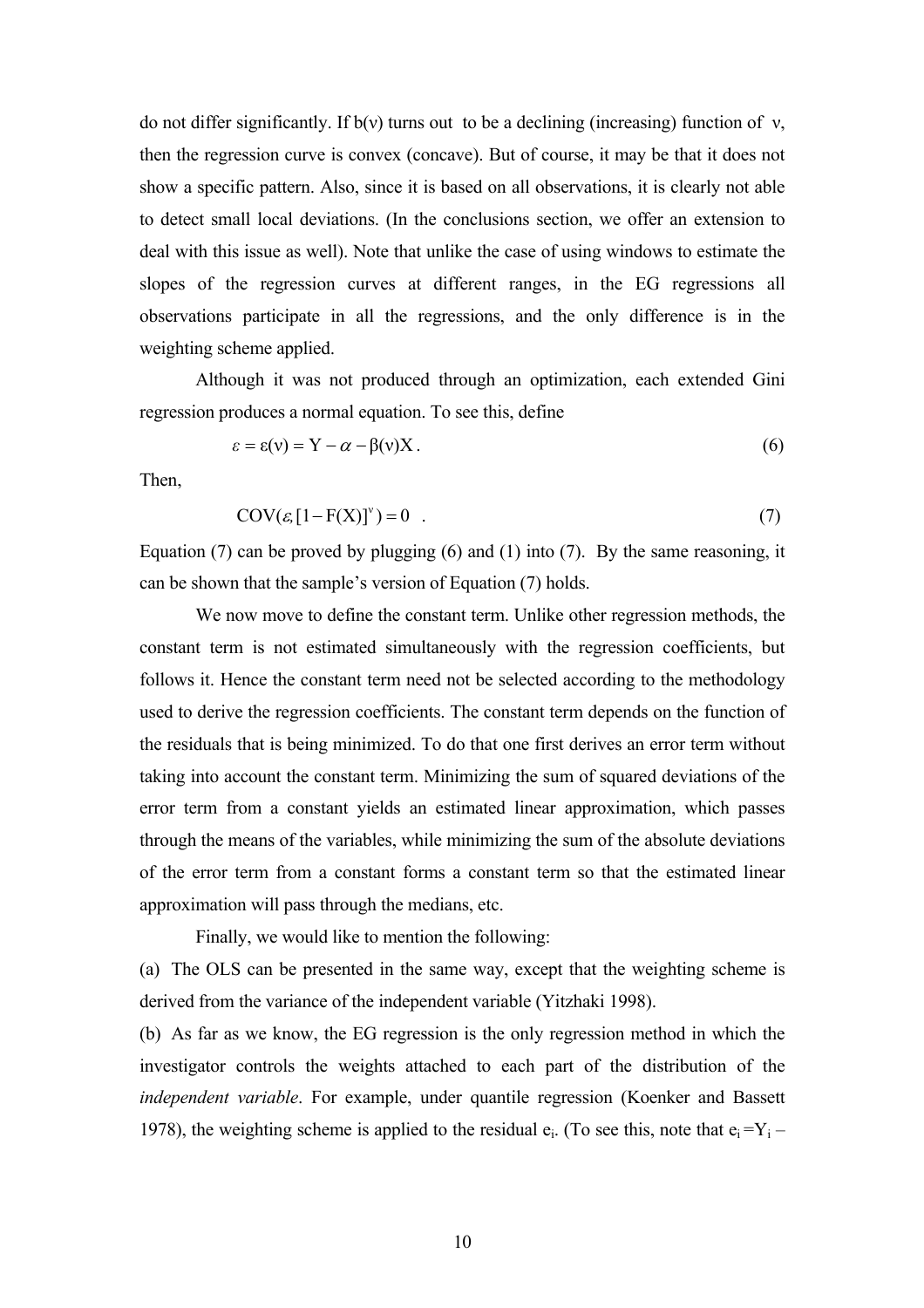$\hat{\alpha}$  – $\hat{\beta}$  X<sub>i</sub> is the residual, and hence the optimization must be applied to a function of the residuals. Therefore, the quantile is a quantile of the residual).

(c) Numerically, the extended Gini regression coefficient, when  $v = 1$ , is identical to the Durbin's (1954) suggested estimator, which is based on using the rank of the independent variable as an instrumental variable. In the sample, the rank is given by the empirical distribution multiplied by the sample size, hence the identity. However, the motivation, the distribution of the estimators, and other properties are totally different. One can take advantage of this analogy and extend it to all EGRCs, and use it to calculate the estimates (but not the standard errors) of the EGRC using standard regression software. Note, however, that this interpretation does not apply without qualification to the multiple regression case (as discussed at the end of the next section).

### **SECTION 2**: **THE MULTIPLE REGRESSION CASE**

The target of this section is to develop an extension of the simple regression coefficients suggested in Yitzhaki (1996) to the multiple regression case.

Let  $(Y, X_1, \ldots, X_K)$  be a  $(K+1)$ -variate random variable with expected values  $(\mu_Y, \mu_Y)$  $\mu_1, \ldots, \mu_K$ ) and a finite variance-covariance matrix Σ. Let  $g(x) = E\{Y|X_1 = x_1, \ldots, X_K = x_K\}$ be the regression curve. Similar to the simple regression case, the error term at  $(Yi, X_{1i}, Y_{2i})$  $X_{2i},...,X_{ki}$ ) is defined as the deviation of Yi from the linear approximation  $\alpha + \beta_1 X_1 + \beta_2 X_2 + ... + \beta_k X_k$ , i.e.,  $\epsilon_i = Y_i - \alpha - \beta_1 X_1 - ... - \beta_k X_k$ . Again, no assumptions are imposed on the error term, and the regression curve need not be a linear function of the independent variables.

 As before, an investigator is interested in estimating a linear approximation of the regression curve. Consider a first order Taylor expansion around zero of the regression curve. By construction, the expansion is linear.

The slopes of the linear approximation can be written as:

$$
\begin{pmatrix}\n\frac{dy}{dx_1} \\
\frac{dy}{dx_1} \\
\frac{dy}{dx_i} \\
\frac{dy}{dx_k}\n\end{pmatrix} = \begin{pmatrix}\n\frac{\partial g}{\partial x_1} + \frac{\partial g}{\partial x_2} \frac{dx_2}{dx_1} + \dots + \frac{\partial g}{\partial x_k} \frac{dx_k}{dx_1} \\
\vdots & \vdots & \ddots & \vdots \\
\frac{\partial g}{\partial x_1} \frac{dx_1}{dx_1} + \dots + \frac{\partial g}{\partial x_k} \frac{dx_k}{dx_i} \\
\frac{\partial g}{\partial x_1} \frac{dx_1}{dx_k} + \frac{\partial g}{\partial x_2} \frac{dx_2}{dx_k} + \dots + \frac{\partial g}{\partial x_k}\n\end{pmatrix}
$$
\n(8)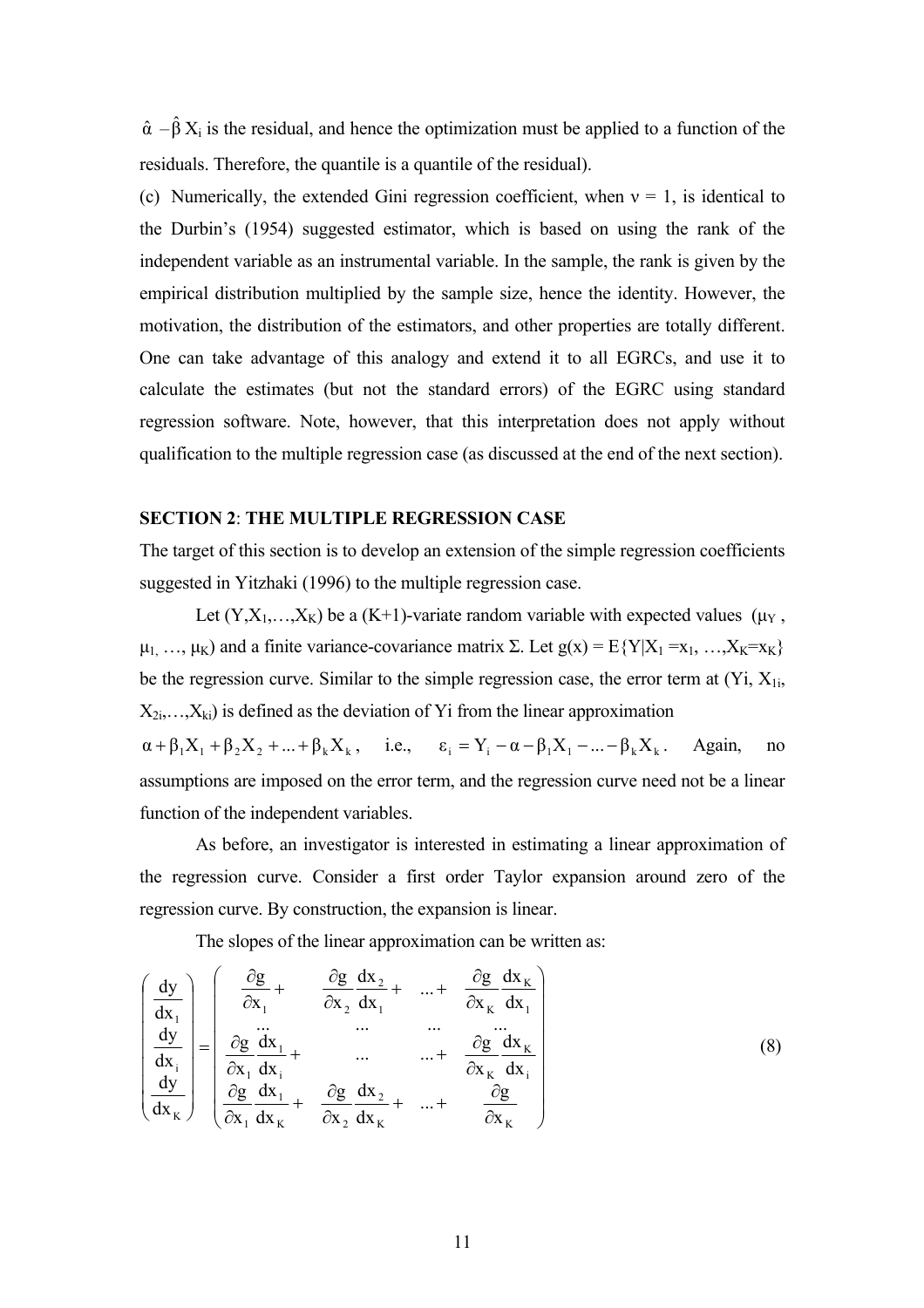Using the simple regression coefficients developed in Section 1 to represent the simple slopes in the Taylor expansion implies that  $\frac{dy}{dx_k} = \beta_{0k}(v_k)$  and  $\frac{dy}{dx_k} = \beta_{jk}(v_k)$ dx  $\beta_{0k}(v_k)$  and dx dy jk V <sup>v</sup> k k j 0k (  $^{\prime}$  k k  $= \beta_{0k}(v_k)$  and  $\frac{u_{k+1}}{v_k} = \beta_{ik}(v_k)$ , where the subscript 0 refers to the dependent variable, and  $k=1,\ldots, K$ , indicate the independent variables. Having done that, we can rewrite (8) as:

$$
\begin{pmatrix}\n\beta_{01}(v_1) \\
\vdots \\
\beta_{0i}(v_i) \\
\beta_{0K}(v_K)\n\end{pmatrix} = \begin{pmatrix}\n1 & \beta_{21}(v_1) & \dots & \beta_{K1}(v_1) \\
\vdots & \vdots & \ddots & \vdots \\
\beta_{1K}(v_K) & \beta_{2K}(v_K) & \dots & 1\n\end{pmatrix} \begin{pmatrix}\n\frac{\partial g}{\partial x_1} \\
\frac{\partial g}{\partial x_i} \\
\frac{\partial g}{\partial x_K}\n\end{pmatrix} .
$$
\n(9)

Using Equation (9) one can solve for the estimators of the partial derivatives  $\mathbf{x}_{k}$ g ∂  $\frac{\partial g}{\partial x}$  which

will be equal to:

$$
\begin{pmatrix}\n\frac{\partial g}{\partial x_1} \\
\frac{\partial g}{\partial x_i} \\
\frac{\partial g}{\partial x_k}\n\end{pmatrix} = \begin{pmatrix}\n1 & \beta_{21}(v_1) & \dots & \beta_{K1}(v_1) \\
\vdots & \vdots & \ddots & \vdots \\
\beta_{1K}(v_K) & \beta_{2K}(v_K) & \dots & 1\n\end{pmatrix}^{-1} \begin{pmatrix}\n\beta_{01}(v_1) \\
\vdots \\
\beta_{0i}(v_i) \\
\beta_{0K}(v_K)\n\end{pmatrix}.
$$
\n(10)

Note that in (10), the vector on the right-hand side depends on all the  $v_i$ . Also, the denominator of each row k in the matrix (before inverting it) is  $G(X_k, v_k) = G_k(X) = -(v_k + 1) COV(X_k, [1 - F_k(X)]^{v_k})$  (i.e. the denominator in each row is the extended Gini of the appropriate variable).

 We refer to the estimators as *implied* partial derivatives because we do not argue that they represent the derivatives at a given point, but if one accepts the notion of a linear approximation, and accepts simple regression coefficients as representing weighted averages differentials, then for consistency, one has to accept the partial regression coefficients as the solution offered in (10).

 If (8) represents slopes of a truly linear model, then all the coefficients at the right-hand side of (10) are constants, and the left hand side must represent by construction the partial derivative of the regression curve. On the other hand, if the regression curve is not linear, then by changing  $v_i$ , one can trace the change in  $\partial g / \partial x_i$ , other things being equal, by changing the weighting scheme attached to the slopes of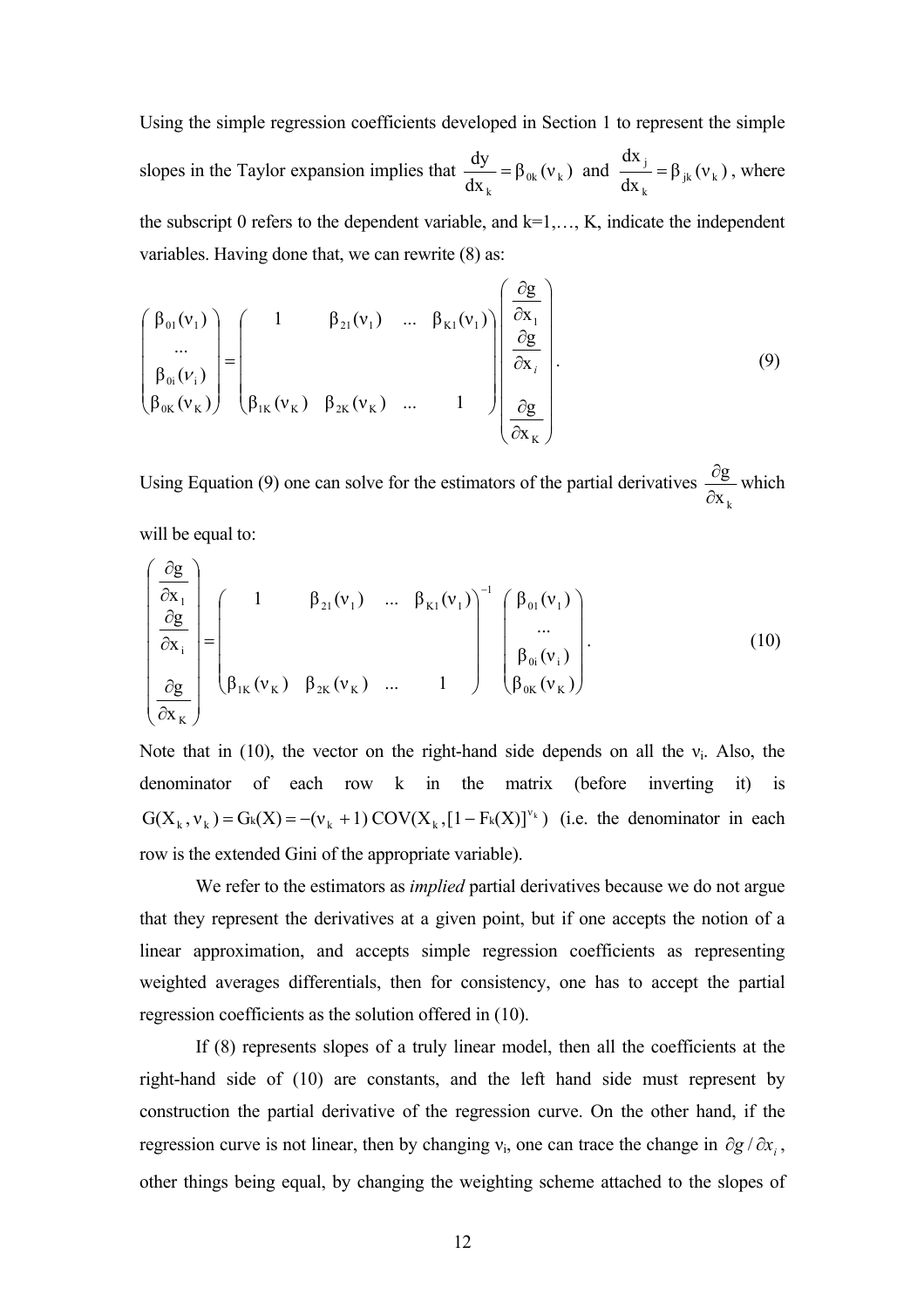variable i. Note that by other things being equal, it is meant that all rows, except row *i* in the matrix of regression coefficients in (10), remain unaffected, and all elements in the vector of simple regression coefficients of the dependent variable on the independent variables, except element *i* do not change. This is a unique property of the EG, which is due to the fact that there are two covariances and two correlations between each pair of random variables (see comment at the end of this section). Therefore,  $β<sub>ii</sub>$  can be changed without affecting  $\beta_{ii}$ . We will discuss further adjustments of the estimators to represent changing derivatives along the range of the independent variable in the conclusions section.

 Since we are allowed to multiply each row by a constant (in our case, the constant is the extended Gini of the independent variable), the matrix can be presented in a way, which is similar to the variance-covariance matrix in OLS, with Gini's and co-Gini's replacing the variances and covariances, respectively.

 Like the simple regression, the multiple regression procedure, although it is not based on an optimization procedure, generates equivalents to the OLS's normal equations. By defining the error term, and substituting for the multiple regression coefficients, it can be shown that

$$
COV(\epsilon, [1 - Fk(X)]vk) = 0 \text{ for } k=1,\ldots,K.
$$
\n(11)

 The first step in this section was to define the linear approximation of the regression in the population. We now move to the estimation procedure. Before we turn to the estimation stage, we shall rewrite the parameters in matrix notation. Consider Y as a dependent variable and let  $X_1, ..., X_K$  be the independent variables. Let V be a (nxK) matrix of power functions of (one minus) the cumulative distributions of  $X_1, ..., X_K$  (in deviations from their expected values), multiplied by  $-(v_k+1)$ . That is, a typical element in V is

$$
V_{ik} = -(v_k + 1)\{[1 - F_k(x_{ik})]^{v_k} - \frac{1}{v_k + 1}\}.
$$
 The vector of regression coefficients,  $\beta(v)$ , is

defined by

$$
\beta(v) = [V'X]^{-1} V'Y,
$$
\n(12)

where  $\beta(v) = {\beta_1(v_1),..., \beta_K(v_K)}$  is a (K x 1) column vector, V is an (n x K) matrix defined above, Y is an  $(n \times 1)$  column vector of the dependent variable, and X is an  $(n \times n)$ K) matrix of the deviations of the independent variables from their expected values. The vector V'Y is a column vector, the elements of which are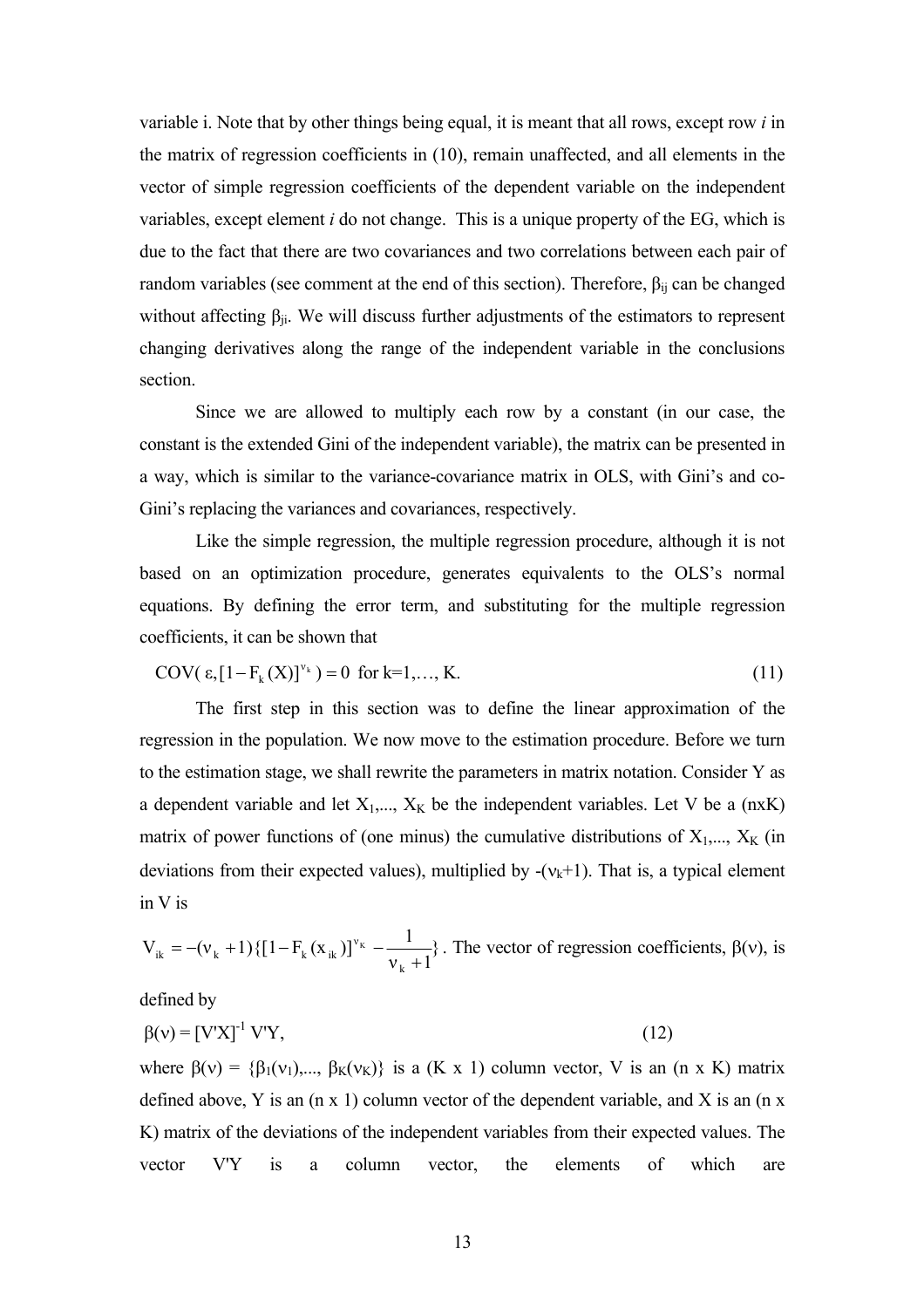$-(v_k + 1)COV(Y, [1 - F(X_k)]^{v_k})$ , that is, the EG covariances between the dependent variable and the independent variables. The matrix  $A = V'X$  is a matrix with the elements  $-(v_k + 1)COV(X_i, [1 - F(X_k)]^{v_k})$ , that is - its elements are EG equivalents of variances and covariances of the independent variables: the diagonal elements are the EG's of the independent variables, while the off-diagonal elements are EG - covariances between pairs of independent variables. It is assumed that rank [V'X] equals K, the number of independent variables. The requirement that one can invert the matrix [V'X] implies a restriction on the choice of the independent variables that does not exist in OLS. If the ν's assigned to different independent variables are all equal, then no independent variable can be a monotonic transformation of another independent variable, because it will imply identical rows in the matrix (which depends on  $X$  via  $F(X)$ ). However, if the v's are different, then one independent variable can be a monotonic transformation of another independent variable without causing colinearity in the [V'X] matrix. For example, X and  $e<sup>X</sup>$  cannot appear simultaneously as independent variables in EG regressions if they have the same ν, but they can participate with different ν's.

We now turn to the estimation step. First one estimates the regression coefficient, and given the estimated regression coefficient, one moves to estimate the constant term. The natural estimators of the regression coefficients are based on replacing the cumulative distributions by the empirical distributions (which are calculated using ranks):

$$
b(v) = [v'x]^{-1}v'y \tag{12'}
$$

where v is a matrix with elements  $-(v_k + 1)[n^{-v_k}(n - r(x_{i_k}))^{v_k} - 1/(v_k + 1)]$ , and  $r(x_{ik})$  is the rank of  $x_{ik}$  among  $x_{1k},...,x_{nk}$ . As in the simple regression case, an orthogonality condition is satisfied as given in the following lemma:

**Lemma 2.1**: Define the vector  $\varepsilon(v) = Y - X \beta(v)$ . Then,  $V' \varepsilon(v) = o$  where o is a vector of zeros.

Proof:  $V' \varepsilon(v) = V'Y - V'X\beta(v) = V'Y - V'X [V'X]^{-1}V'Y = 0.$ 

This property holds in the sample as  $v'e(v) = o$ , where  $e(v) = v - x b(v)$ .

As pointed out in the simple regression case,  $b(v)=\{b_1(v_1),...,b_K(v_K)\}\$ is identical to an instrumental variable estimator in an OLS regression, with a power function of rank X serving as the instrumental variable. This interpretation provides an alternative method for calculating  $b(v)$  by using any standard regression software. Note, however,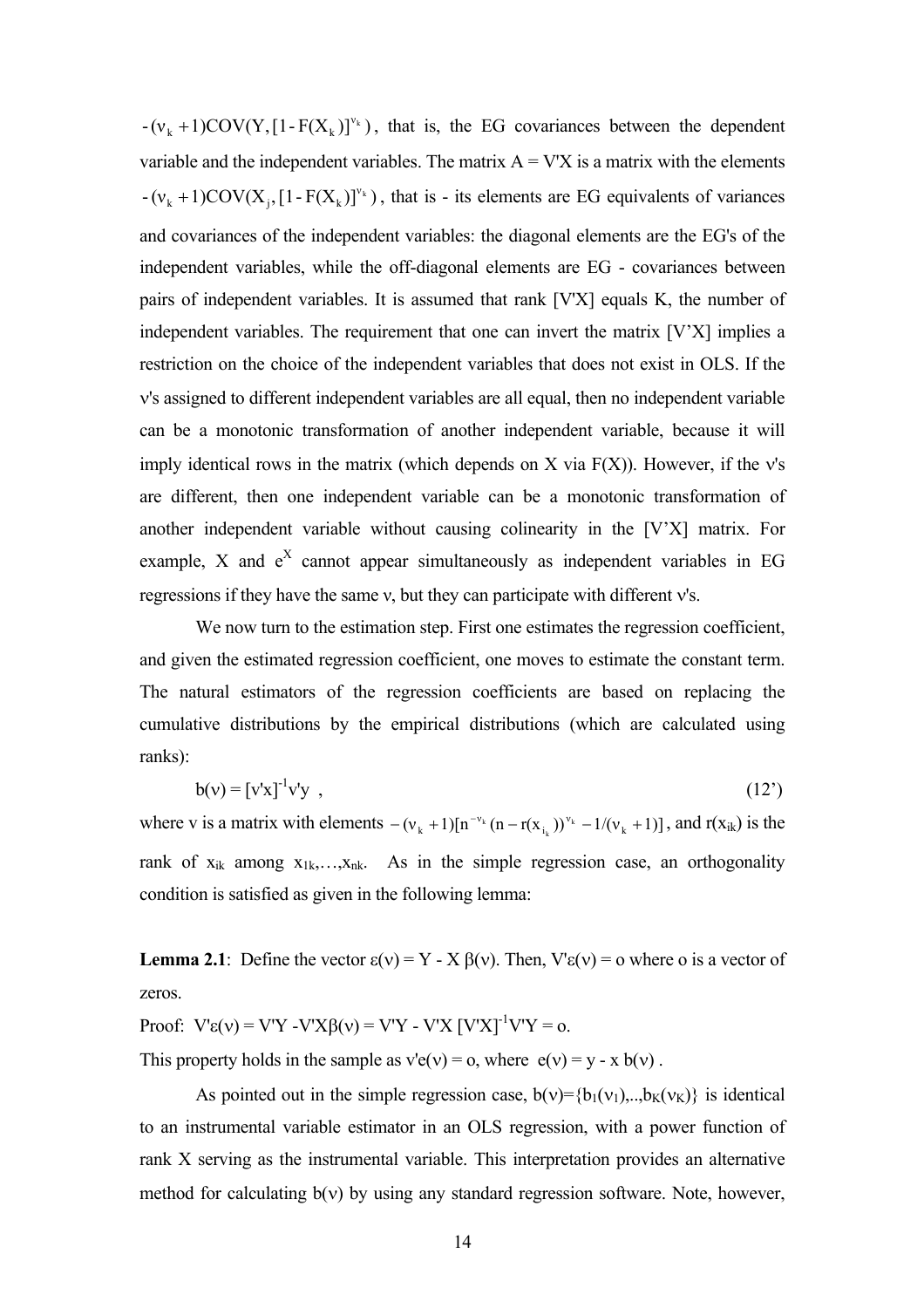that (a) since no assumptions are imposed on the model, the sampling distribution of  $b(v)$ still needs to be investigated for the present setup (as detailed in Section 3), and (b) each independent variable is substituted by only one instrumental variable, which makes the reliance on a standard regression package problematic.

 It is worth emphasizing an important property that is unique to the EG multiple regression. The EG has two correlations defined between each pair of variables so that in contrast to the OLS, a symmetric correlation is not imposed on the independent variables. When the parameter ν of one independent variable is changed, only one of the two correlations defined with any other independent variable is affected. This property allows us to refer to the partial regression coefficients as representing partial derivatives because changing *v* for one independent variable may only change its own slope, and one set of the asymmetric EG correlation coefficients that accompany it.

 The constant term will be estimated in a way, which is identical to the simple regression case. That is, the investigator can minimize a function of the error terms. The exact function used determines whether the regression passes through the mean or the median. Section 3 derives the asymptotic properties of the estimators. Readers who are mainly interested in the application can skip Section 3.

### **SECTION 3: THE ASYMPTOTIC BEHAVIOR OF ESTIMATORS**

For simplicity, the presentation of the asymptotic properties will be restricted to the two independent variables case, with different values of ν. All the results can be extended to the K-variable case.

 A natural way to estimate the regression coefficients is based on replacing the cumulative distributions by the empirical distributions.

Let the estimated equation be:

$$
y = b(v_1, v_2)_{01.2} x_1 + b(v_1, v_2)_{02.1} x_2 + e(v_1, v_2) , \qquad (13)
$$

where  $b_{0i}$  represents the nonparametric EG regression coefficient of the implied partial effect of  $X_i$  on the conditional mean of Y, given that  $X_i$  is in the model, but held fixed. The constant term is not needed for estimating (13) and it will be estimated later, according to the requirements on where the linear approximation should pass (mean, median, quantile). For simplicity of presentation we will omit, whenever possible, the parameters  $v_1$  and  $v_2$ , keeping in mind that the partial regression coefficients, b, are functions of those parameters. The vector b, expressed in matrix notation in (12'), can be explicitly written as (for  $K=2$ ):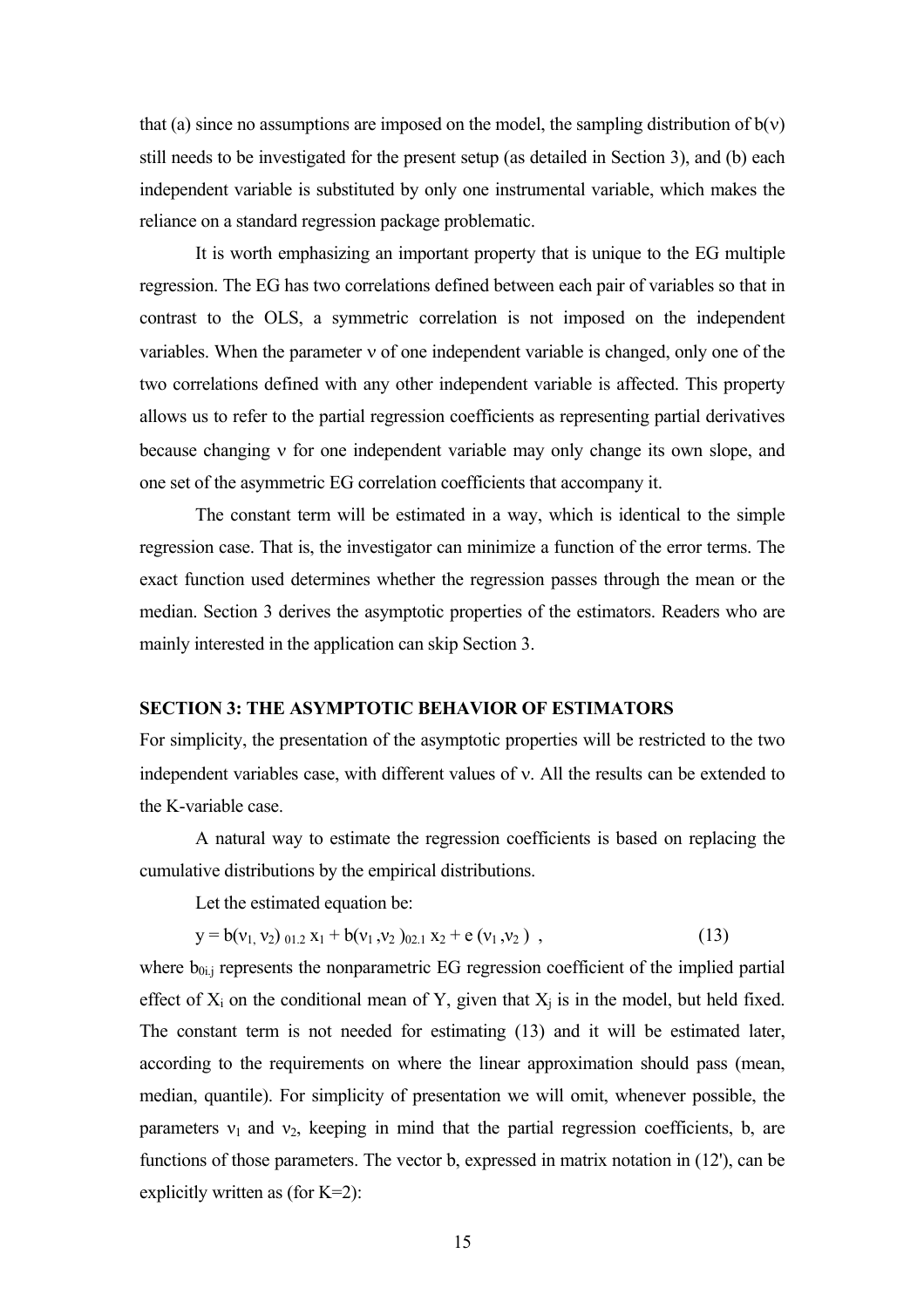$$
b = b (v1, v2) = \begin{pmatrix} b_{01.2} \\ b_{02.1} \end{pmatrix} = \frac{1}{D} \begin{pmatrix} c_{22} c_{01} - c_{21} c_{02} \\ c_{11} c_{02} - c_{01} c_{12} \end{pmatrix}
$$
 (14)

where  $c_{0i} = -(v_i+1) cov(y, [1-r_i/n]^{vi})$ ,  $(i=1,2)$ ;  $c_{ij} = -(v_j+1) cov(x_i, [1-r_j/n]^{vj})$ ;  $D = c_{11}c_{22}$ .  $c_{12}c_{21}$  and  $r_i$  is the vector of ranks of  $x_i$ .

 In what follows, we introduce an alternative estimator of β, based on functions of U-statistics. We show that its limiting distribution is normal, and that the differences between the b of (14) and the estimators based on U-statistics are negligible; hence, the limiting distribution of b is also normal. The advantages of using the U-statistics as estimators are that they provide unbiased estimators of the individual parameters, they have minimum variance among all unbiased estimators, and their asymptotic distributions are well known (Randles and Wolfe 1979, chap. 3). Also, the functions of U-statistics are consistent estimators of the respective parameters, and their limiting distributions are normal (under regularity conditions). The structure of this section is as follows: first, a kernel is found for the relevant parameters (defined below). Then, a Ustatistic based on the kernel is obtained for each of the parameters. Using the above Ustatistics, an estimator  $b_U$  is suggested for  $\beta$ , based on a function of dependent Ustatistics, and it is shown that it is a consistent estimator for  $\beta$ ; while the next step is to find its asymptotic distribution. This is done using asymptotic results from U-statistics theory. Finally, it is shown that  $\sqrt{n} b_U$  and  $\sqrt{n} b$  have the same limiting distribution. Once the asymptotic distribution is known to be normal, and the asymptotic variance can be calculated using jackknife, for example- (see Shao and Tu 1996), inference can be drawn (confidence intervals and hypothesis tests) for each parameter.

Let

$$
\theta = -(v+1) \text{COV}(Y, [1 - F(X)]^{\nu}). \tag{15}
$$

The parameter  $\theta$  is the EG equivalent of the covariance between Y and X, and is a typical element of V'Y (see (12)) and of V'X (when X replaces Y).

The following theorems are proved only for the case where v is an integer.

**Theorem 3.1**: Let  $(X_1, Y_1),..., (X_{v+1}, Y_{v+1})$  be a random sample of size  $(v+1)$  from a continuous bi-variate distribution  $F_{X,Y}$  with finite second moments. Let

$$
h((x_1, y_1), ..., (x_{v+1}, y_{v+1})) = y_{v+1} - y_{x_{(1)}}
$$
\n(16)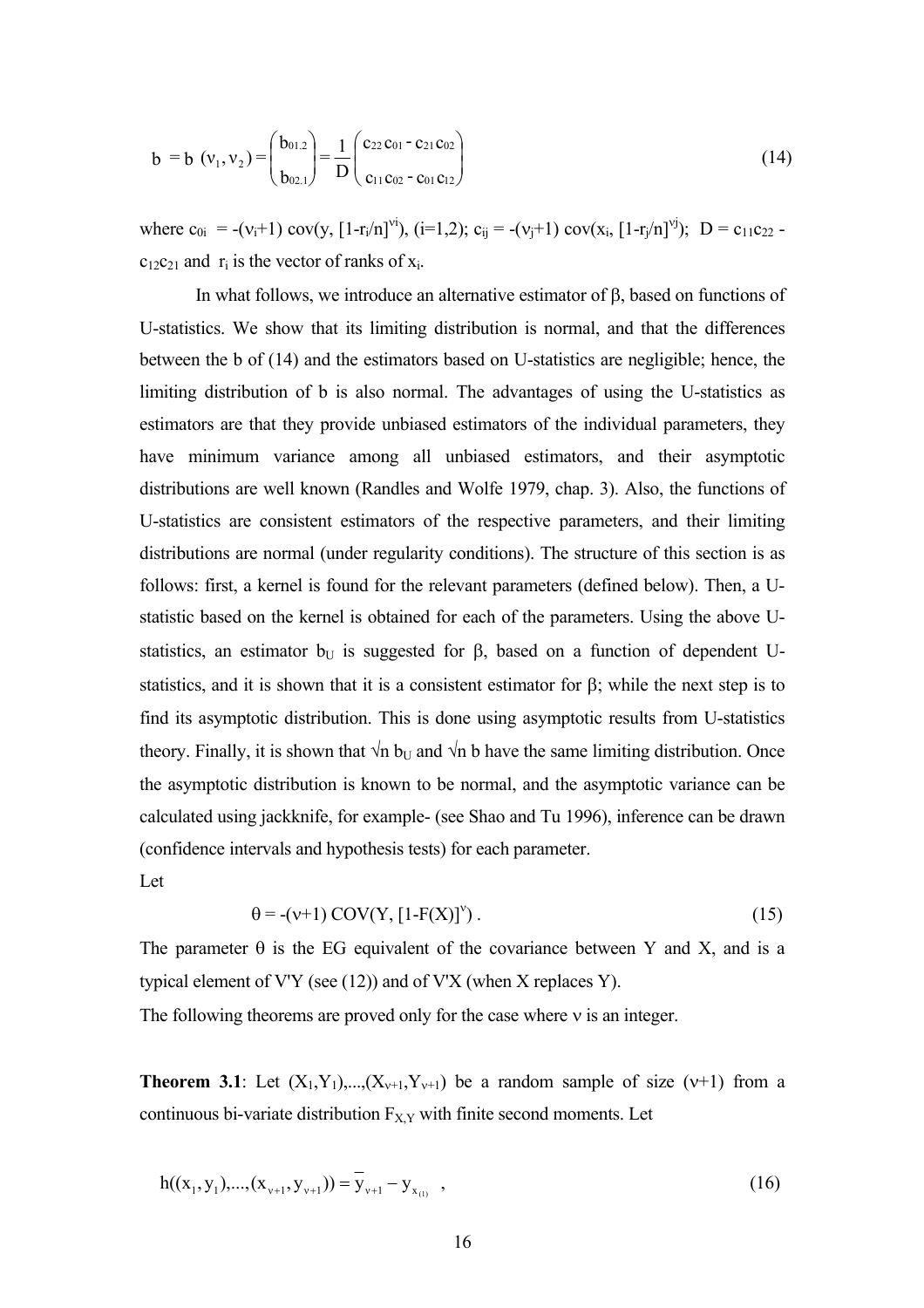where  $\overline{y}_{v+1}$  is the average of  $y_1,...,y_{v+1}$  and  $y_{x_{(1)}}$  is the y that belongs to  $x_{(1)}$ , the minimum of  $x_1,...,x_{v+1}$ . Then  $h((x_1,y_1),...,(x_{v+1},y_{v+1}))$  is a symmetric kernel of degree  $v+1$  for the parameter  $\theta$  of (15). That is - h((x<sub>1</sub>,y<sub>1</sub>),...,(x<sub>v+1</sub>,y<sub>v+1</sub>)) is an unbiased estimator of the parameter θ, based on ν+1 observations. (See Randles and Wolfe 1979, p. 61). **Proof**: The parameter θ of (15) can be expressed as follows:

$$
\theta = -(v+1) \text{ COV}(Y, [1 - F(X)]^v) = (v+1) E\{Y\} E\{[1 - F(X)]^v\} - (v+1) E\{Y [1 - F(X)]^v\} = \mu_Y - (v+1) E\{Y [1 - F(X)]^v\}.
$$

Therefore, we need to show that  $E{Y_{X_{(1)}}} = (v+1) E {Y [1-F(X)]}^v$ .

**Claim:** E { $Y_{X_{(1)}}|X_{(1)} = x$ } = E { $Y|X = x$ }.

The proof of the claim is restricted to the discrete case.

### **Proof of the Claim**:

$$
E{Y_{X_{(1)}}| X_{(1)} = x} = \sum_{i=1}^{\nu+1} y_i P(Y_{X_{(1)}} = y_i | X_{(1)} = x) =
$$
  
\n
$$
= \sum_{j=1}^{\nu+1} \sum_{i=1}^{\nu+1} y_i P(Y_{X_{(1)}} = y_i | X_{(1)} = x, X_j = X_{(1)}) P(X_j = X_{(1)}) =
$$
  
\n
$$
= \sum_{j=1}^{\nu+1} \sum_{i=1}^{\nu+1} y_i P(Y_j = y_i | X_j = x) 1/(v+1) =
$$
  
\n
$$
\sum_{j=1}^{\nu+1} E(Y_j | X_j = x) 1/(v+1) = E(Y|X=x).
$$

Using the claim,

$$
E{Y_{X_{(1)}}} = E_{X_{(1)}} {E(Y_{X_{(1)}}|X_{(1)}=x)} =
$$
  
\n
$$
\int E(Y_{X_{(1)}}|X_{(1)}=x) f_{X_{(1)}}(x) dx = (v+1) \int E(Y_{X_{(1)}}|X_{(1)}=x) [1-F(x)]^v f(x) dx
$$
  
\n
$$
= (v+1) \int E(Y|X=x) [1-F(x)]^v f(x) dx
$$
  
\n
$$
= (v+1) \iint y f(y|x) [1-F(x)]^v f(x) dy dx
$$
  
\n
$$
= (v+1) \iint y [1-F(x)]^v f(x,y) dy dx = (v+1) E{Y [1-F(X)]^v }.
$$
  
\nThe symmetry of h((x<sub>1</sub>,y<sub>1</sub>),..., (x<sub>v+1</sub>,y<sub>v+1</sub>)) is obvious. QED.

Let  $h((x_1,y_1),..., (x_{v+1},y_{v+1})) = \overline{y}_{v+1} - y_{x(1)}$ , as in (16) and let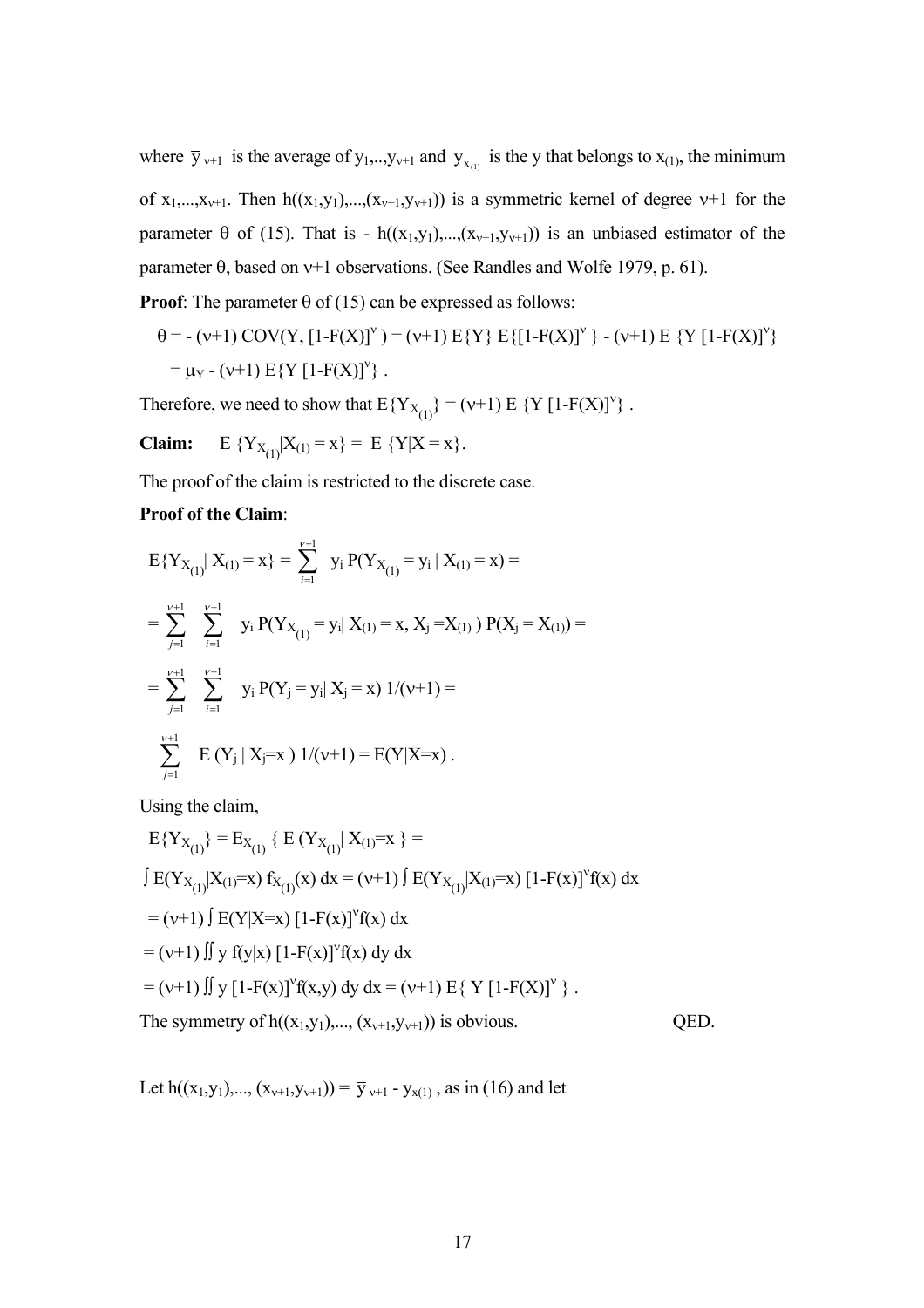$$
U = \frac{1}{\binom{n}{\nu+1}} \sum_{i_1 < ... < i_{\nu+1}} \sum_{i_2 < ... < i_{\nu+1}} h((X_{i_1}, Y_{i_1}), ..., (X_{i_{\nu+1}}, Y_{i_{\nu+1}}))
$$
\n
$$
= \frac{1}{\binom{n}{\nu+1}} \sum_{i_1 < ... < i_{\nu+1}} \sum_{i_2 < ... < i_{\nu+1}} \sum_{i_3 < ... < i_{\nu+1}} \frac{\left(\sum_{j=1}^{\nu+1} Y_{i_j} - Y_{\min(X_{i_1}, ..., X_{i_{\nu+1}})}\right)}{\nu+1} \sum_{i_3 < ... < i_{\nu+1}} \frac{\left(\sum_{j=1}^{\nu+1} Y_{i_j} - Y_{\min(X_{i_1}, ..., X_{i_{\nu+1}})}\right)}{\nu+1} \sum_{i_3 < ... < i_{\nu+1}} \frac{\left(\sum_{j=1}^{\nu+1} Y_{i_j} - Y_{\min(X_{i_1}, ..., X_{i_{\nu+1}})}\right)}{\nu+1} \sum_{i_3 < ... < i_{\nu+1}} \frac{\left(\sum_{j=1}^{\nu+1} Y_{i_j} - Y_{\min(X_{i_1}, ..., X_{i_{\nu+1}})}\right)}{\nu+1} \sum_{i_3 < ... < i_{\nu+1}} \frac{\left(\sum_{j=1}^{\nu+1} Y_{i_j} - Y_{\min(X_{i_1}, ..., X_{i_{\nu+1}})}\right)}{\nu+1} \sum_{i_3 < ... < i_{\nu+1}} \frac{\left(\sum_{j=1}^{\nu+1} Y_{i_j} - Y_{\min(X_{i_1}, ..., X_{i_{\nu+1}})}\right)}{\nu+1} \sum_{i_3 < ... < i_{\nu+1}} \frac{\left(\sum_{j=1}^{\nu+1} Y_{i_j} - Y_{\min(X_{i_1}, ..., X_{i_{\nu+1}})}\right)}{\nu+1} \sum_{i_3 < ... < i_{\nu+1}} \frac{\left(\sum_{j=1}^{\nu+1} Y_{i_j} - Y_{\min(X_{i_1}, ..., X_{i_{\nu+1}})}\right)}{\nu+1} \sum_{i_3 < ... < i_{\nu+1}} \frac{\left(\
$$

where  $(i_1,...,i_{v+1})$  is a permutation of  $(v+1)$  indices chosen from  $(1,...,n)$ . Then, U is a Ustatistic for the parameter  $\theta$ , and is therefore an unbiased and consistent estimator of  $\theta$ (Randles and Wolfe 1979, corollary 3.2.5).

 Using combinatorial arguments, U can be simplified and written as a linear combination of concomitants of the order statistics as follows:

$$
U = \frac{1}{\binom{n}{\nu+1}} \sum_{i=1}^{n} \left[ \frac{1}{\nu+1} \binom{n-1}{\nu} - \binom{n-i}{\nu} \right] Y_{X_{(i)}} \quad . \tag{17}
$$

(Note that if  $v > (n-i)$ , then  $\begin{bmatrix} n & 1 \\ 1 & 1 \end{bmatrix}$  $\binom{n-i}{v}$  $\setminus$ ſ ν n -i  $\begin{vmatrix} 1 & 1 \\ 0 & 1 \end{vmatrix} = 0$ .

Following theorem 3.1, all the elements of (12) can be estimated by U-statistics and hence, for k=2,  $\beta$  can be estimated by a vector of size 2, whose elements are functions of several (dependent) U-statistics.

Let

$$
\mu' = (\mu_1, \mu_2, ..., \mu_6) = (C_{01}, C_{02}, C_{11}, C_{12}, C_{21}, C_{22})
$$

be the vector of the parameters, where  $C_{0i} = \text{COV (Y, [1-F(X_i)]}^{vi})$  and

 $C_{ij}$  = COV (X<sub>i</sub>, [1-F(X<sub>j</sub>)]<sup>v</sup>j), and let

$$
U' = (U_1, U_2, \ldots, U_6) = (c_{01}, c_{02}, c_{11}, c_{12}, c_{21}, c_{22})
$$

be the corresponding vector of U-statistics (whose elements are given in equation 14). The estimator of  $\beta$ , based on functions of U-statistics, can be written as:

$$
b_{U} = \begin{pmatrix} b_{U01.2} \\ b_{U02.1} \end{pmatrix} = \frac{1}{D} \begin{pmatrix} U_{22} U_{01} - U_{21} U_{02} \\ U_{11} U_{02} - U_{01} U_{12} \end{pmatrix}
$$
(18)

where U<sub>0i</sub> is the U-statistic based on the kernel  $\bar{y}_{v_i+1}$  -  $y_{x_i(1)}$ , (i=1,2), and U<sub>ij</sub> is the U-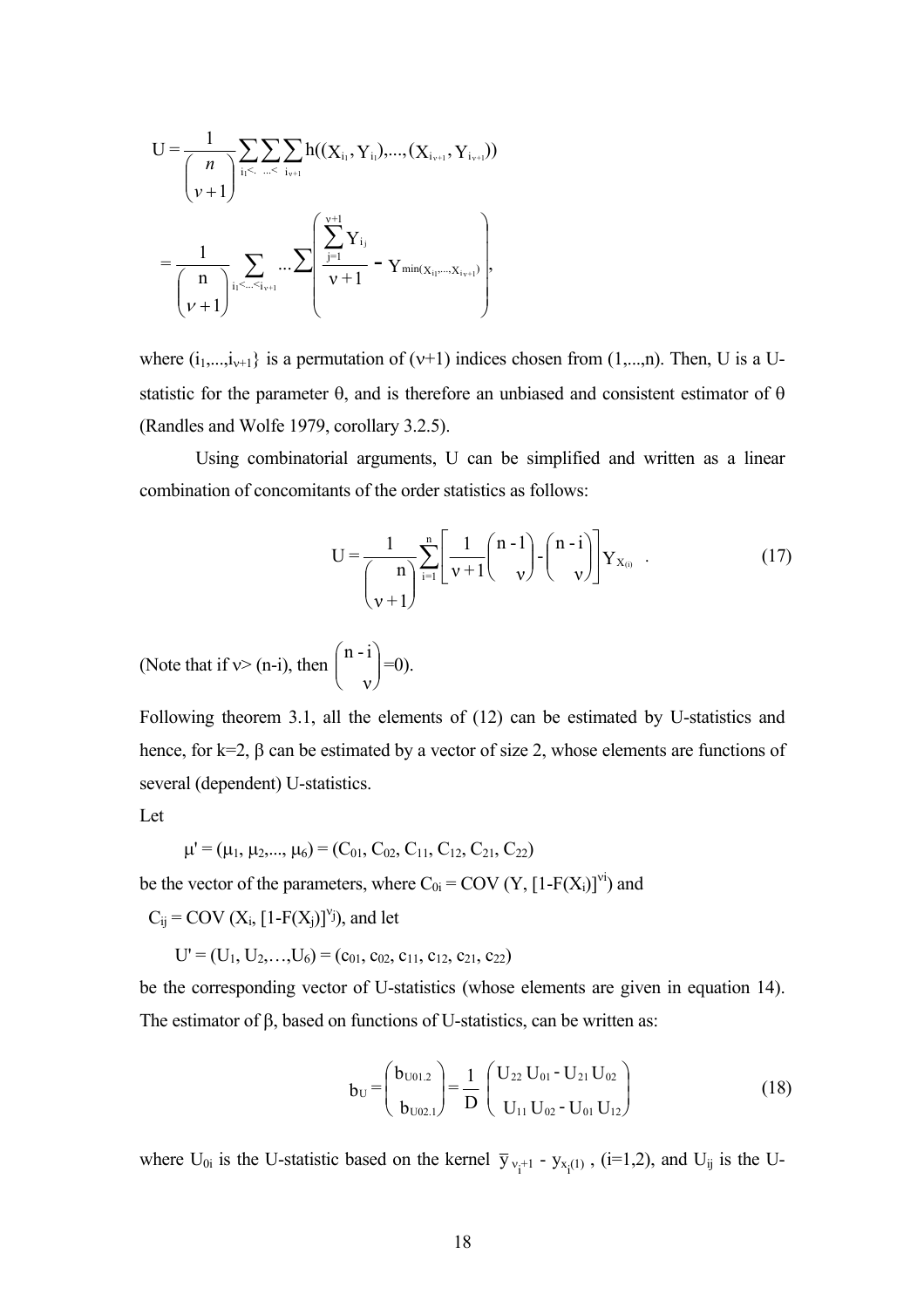statistic based on the kernel  $\overline{x}_{i, v_j+1}$  -  $x_{i, x_j(1)}$ , where  $\overline{x}_{i, v_j+1}$  is the average of  $(v_j+1)$ observations of  $X_i$ , and  $x_{i,x_j(1)}$  is the value of  $X_i$ , which belongs to the smallest value of  $X_j$ (out of the  $v_1+1$  values), and  $D = U_{11} U_{22} - U_{12} U_{21}$ .

Using the above notation, we can obtain the following results:

### **Theorem 3.2**

Let  $(y_i, x_{i1}, x_{i2}, i=1,2,...,n)$  be a sample drawn from a continuous multivariate distribution with finite second moments and such that  $\mu_3$   $\mu_6$  -  $\mu_4$   $\mu_5 \neq 0$ . Then,  $b_U$  in (18) is a consistent estimator of  $\beta$  in (12) (i.e., each component of  $b_U$  is a consistent estimator of the respective element of β).

**Proof**: Since each U-statistic converges in quadratic mean, and thus in probability, to the parameter it estimates, it follows by Slutzky's theorem (Randles and Wolfe 1979, Theorem A.3.1.3) that

$$
\frac{U_{6}U_{1}-U_{5}U_{2}}{U_{3}U_{6}-U_{4}U_{5}}
$$
 converges in probability to 
$$
\frac{\mu_{6}\mu_{1}-\mu_{5}\mu_{2}}{\mu_{3}\mu_{6}-\mu_{4}\mu_{5}}
$$

and thus the former is a consistent estimator of the latter.  $OED$ .

Theorem 3.3, due to Hoeffding (1948, Theorem 7.1) and Theorem 3.4, due to Serfling (1980, Theorem 3.3.A) are needed for the derivation of the asymptotic distribution of  $b_U$ . **Theorem 3.3**

Under the assumptions of Theorem 3.2, the vector U has an asymptotic normal distribution with mean  $\mu$  and a variance-covariance matrix  $d_n^2 \Sigma$ , where  $d_n = 2/(\sqrt{n})$ . That is,  $\sqrt{n}$  (U-µ)  $\frac{D}{\longrightarrow}N(0, 4\Sigma)$ .

### **Theorem 3.4**

Let  $U_n = (U_{1n},...,U_{6n})$  be asymptotically normally distributed with mean vector  $\mu$  and a variance-covariance matrix Σ. Let  $g(U) = (g_1(U), g_2(U))$  be a vector-valued function for which each component function  $g_i(U)$  is real-valued and has a nonzero differential  $g(\mu;t)$ ,  $t = (t_1,...,t_6)$  at U= $\mu$ . Let

$$
M = [(\frac{\partial g_i}{\partial U_j})_{U=\mu}] i = 1,2; j = 1,..,6.
$$

Then  $b_U = g(U_n)$  is  $AN(g(\mu), d_n^2 M \Sigma M')$ , where AN is asymptotic normal and  $d_n \to 0$  as  $n \rightarrow \infty$ .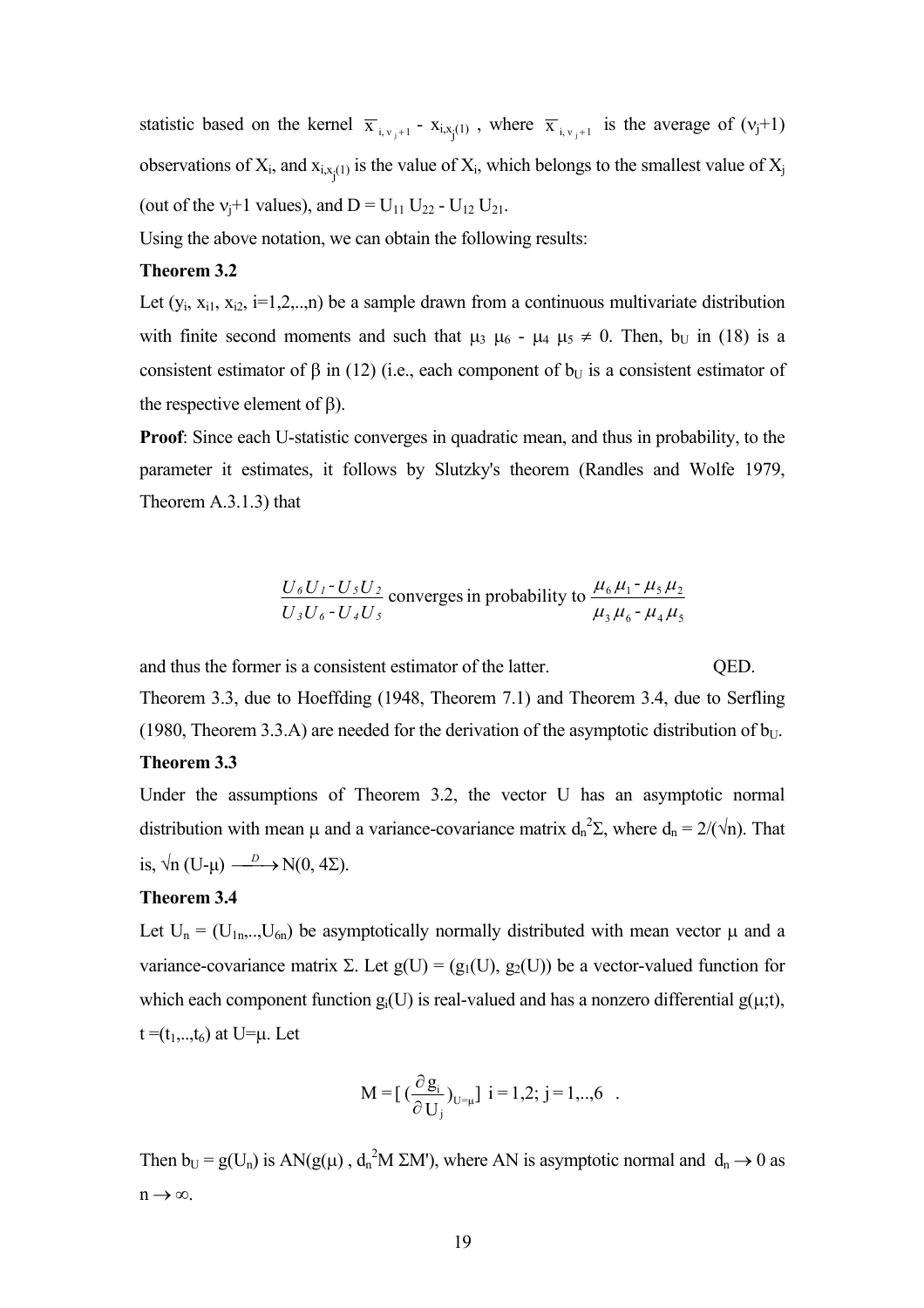#### **Proof**:

By Theorem 3.3 the vector U is AN(μ,  $d<sub>n</sub><sup>2</sup>Σ$ ), with Σ a variance-covariance matrix and  $d_n = 2/(\sqrt{n}) \rightarrow 0$  as  $n \rightarrow \infty$ . Let

$$
g(U) = \begin{pmatrix} g_1(U) \\ g_2(U) \end{pmatrix} = \frac{1}{D} \begin{pmatrix} U_6 U_1 - U_5 U_2 \\ U_3 U_2 - U_1 U_4 \end{pmatrix},
$$

where  $D = U_3U_6$  -  $U_4U_5$ , is the vector-valued function. The proof follows Serfling (1980) Theorem 3.3.A. The explicit form of  $\Sigma$  is omitted since it is complicated. (The matrix  $\Sigma$  involves variances of the individual U-statistics, as well as covariances between each pair of U-statistics. Using Slutzky's Theorem, a consistent estimate of  $\Sigma$  can be obtained by replacing each parameter by its consistent estimate). A practical way to estimate it, using jackknife, is given in Yitzhaki (1991). Theorem 3.4 states that  $\sqrt{n} b_{\text{U}}$  is asymptotically normal. In order to obtain the same result for  $\sqrt{n}$  b, the estimator based on replacing the cumulative distribution by the empirical one, it is required to show that  $\sqrt{n(b-b_U)} \rightarrow 0$  as n →∞. This is shown in the Appendix.

# **SECTION 4: AN APPLICATION: WHO DOES NOT RESPOND TO QUESTIONNAIRES?**

Surveys suffer from nonreporting, even if refusal to respond is illegal, as is the case in official surveys in Israel. If nonreporting is correlated with income, then the estimates of the mean income and the index of income inequality may be biased. Nonreporting can occur for various reasons; some of them depend on the individual (refusal, not-athome, etc.), while others may be due to problems at the collecting agency (the interviewer did not find the dwelling, did not approach the respondent at a convenient time, errors and omissions at the agency, etc.). In this paper we do not investigate the causes of nonresponse. We will be interested in describing it as a function of several demographic variables (which can be used later in designing the sample) and one major variable, income. In general, the experience concerning nonreporting is that the propensity not to respond is a U-shaped function with respect to income, because the rich tend not to participate, while the poor and the young can not be found easily at home. A recent study by Mistiaen and Ravallion (2003) presents a model in which compliance can either decrease or increase with income, and also be of an inverted Ushape. Moreover, adding other arguments such as the ability to find the members of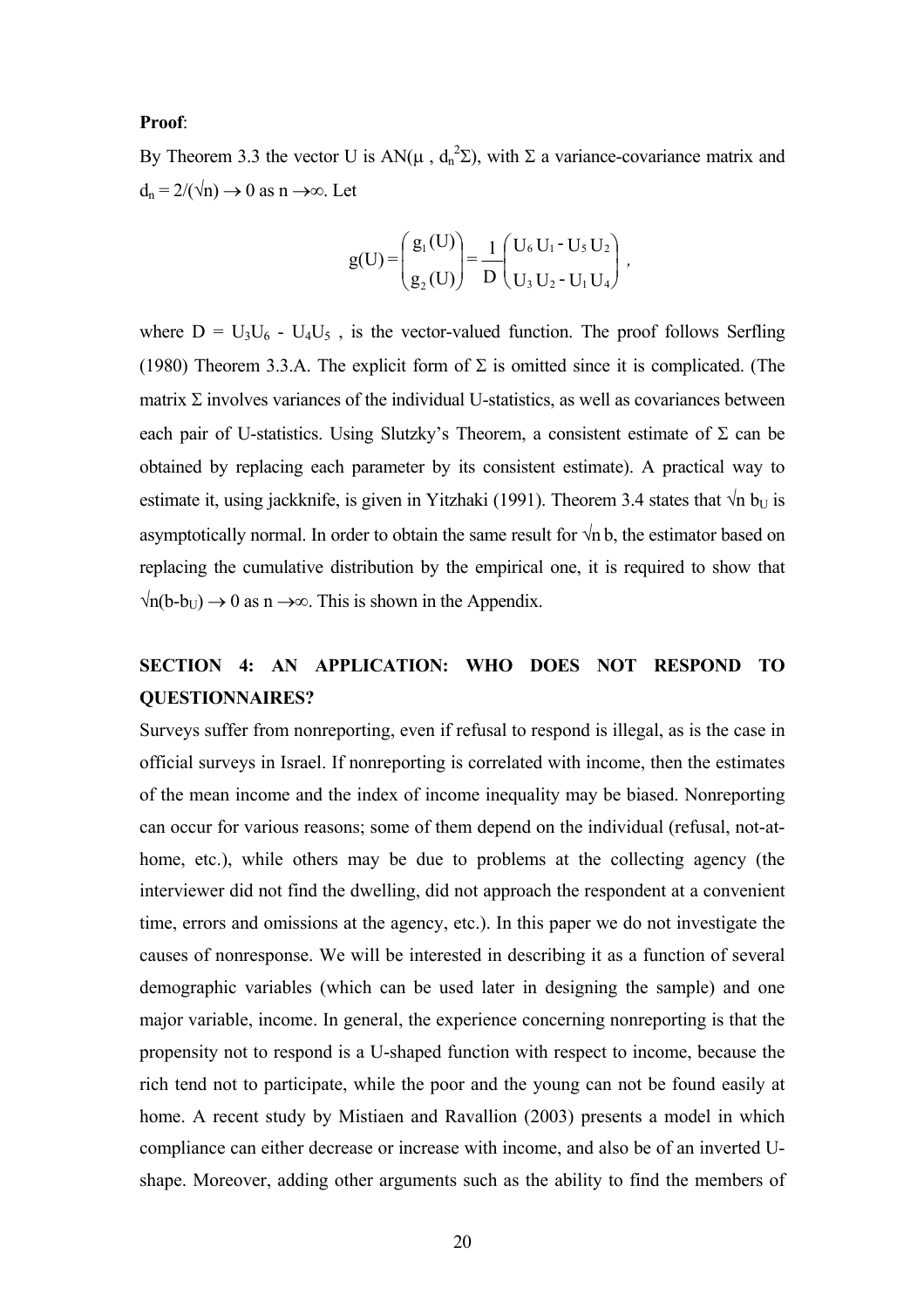the households at home, finding the address, viewing participation as a democratic value, etc., can lead to almost all kinds of patterns. Mistiaen and Ravallion (2003) find that the nonresponse problem is not ignorable, and that there is a highly negative significant income effect on compliance. Deaton (2003) raises the plausible conjecture that richer households are less likely to participate in surveys, in order to explain the gap between growth estimates based on households' surveys and those that are based on national accounts. (Comprehensive studies, dealing with almost all aspects of nonresponse are detailed in Groves and Couper (1998) and Groves, Dillman, Eltinge and Little (2002)). The main conclusion from reading the literature is that nonresponse is a serious issue that may bias the estimates, but we do not have enough knowledge to justify making the assumptions needed for running OLS or other parametric regressions.

 Investigating the magnitude and the effect of nonresponse on the results is a bit complicated since one is dealing with missing observations. The direct way to learn about the problem is to analyze the properties of non-respondents from the scatter information known about them, like the location of the dwelling, and other direct or indirect information that can be taken from the files used for the sampling. Such an approach suffers from two major problems: (a) the information that one can gather is not sufficient (b) the response rate in the sample we are dealing with is around ninety percent, so that the sample of nonresponse is relatively small. The main idea in this empirical illustration is to use the sample of the respondents to learn about the effect of nonresponse. For this purpose, we rely on a common procedure used in many official statistical offices.

 To overcome biases that are caused by the sample being a nonrepresentative one and to reduce standard errors, many statistical agencies adjust the distribution of the sample to fit known marginal distributions of current demographic estimates that are based on the census. The outcome of this adjustment is a weighting scheme: a weight is attached to each observation. (A necessary condition to be able to perform such an adjustment is having a detailed census data. Also, there are other reasons for using those procedures, among them is to insure that different samples, performed by different units of the agency, report the same demographic structure so that official statistics will not be blamed by the media of publishing contradicting estimates. This may explain why the adjustment to given margins is performed mainly by producers of official statistics). For a survey of the different methodologies used to construct weighting schemes, see the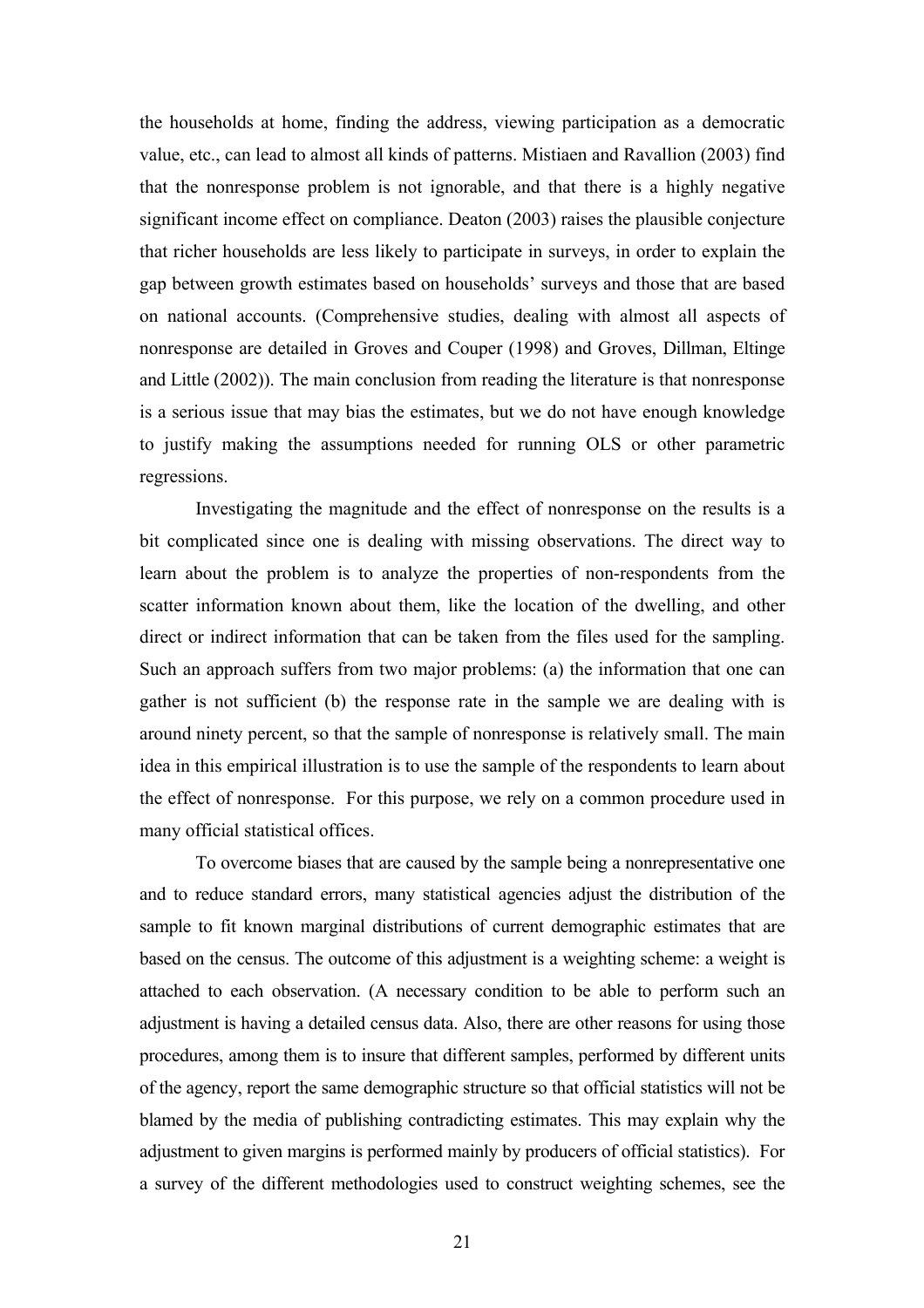survey by Kalton and Flores-Cervantes (2003). A detailed description of the method used in Israel is offered in Kantorowitz (2002). For the purpose of this paper, it is sufficient to say that the above-mentioned procedures change the weight of each observation, so that it adds up to given marginal demographic and geographic distributions.

The sample we are dealing with is a sample of dwellings. It is a stratified sample according to geographical areas and types of dwelling, but the probability of each dwelling to be included in the sample is the same. Since the probability of each dwelling to be included in the sample is the same, the expected value of the weight of each observation is equal to the ratio of the overall population to the sample size. When nonresponse occurs in a certain group, it will be underrepresented in the sample, so that the weight that will be assigned to those who responded in that group will be higher than its expected value in case of equal tendency to respond.

From the point of view of our investigation, the important fact is that if the propensity of nonresponse is equal among all potential respondents, then the expected weights of all observations will be equal. Moreover, the higher the nonresponse, the higher the weight assigned to this type of observation. Hence, the weight attached to an observation can serve as an indicator of nonresponse, and will serve as the dependent variable in our analysis. If nonreporting is random, then we should expect the weight to be uncorrelated with other characteristics of the population. If the slope of the regression curve of weight on income is positive then we conclude that nonreporting increases with income. If it is positive, but declining when high incomes are stressed, then we conclude that nonreporting increases with income but the propensity not to respond declines with income.

The weighting scheme of the sample is produced by an algorithm for calibration, with several hundreds of constraints imposed, and is intended to make the sample representative (Kantorowitz 2002). In particular, a constraint is imposed on the maximal weight assigned to each observation, so that standard errors do not increase unnecessarily. The constraints insure that the reported age structure, geographic distributions, household sizes will add up to given margins of the distributions of the population.

In some sense our purpose is to summarize the effect of the several hundreds of constraints imposed on weights to add up to given demographic margins, into the effect on the variable of interest, which is income. It is important to note that the income is not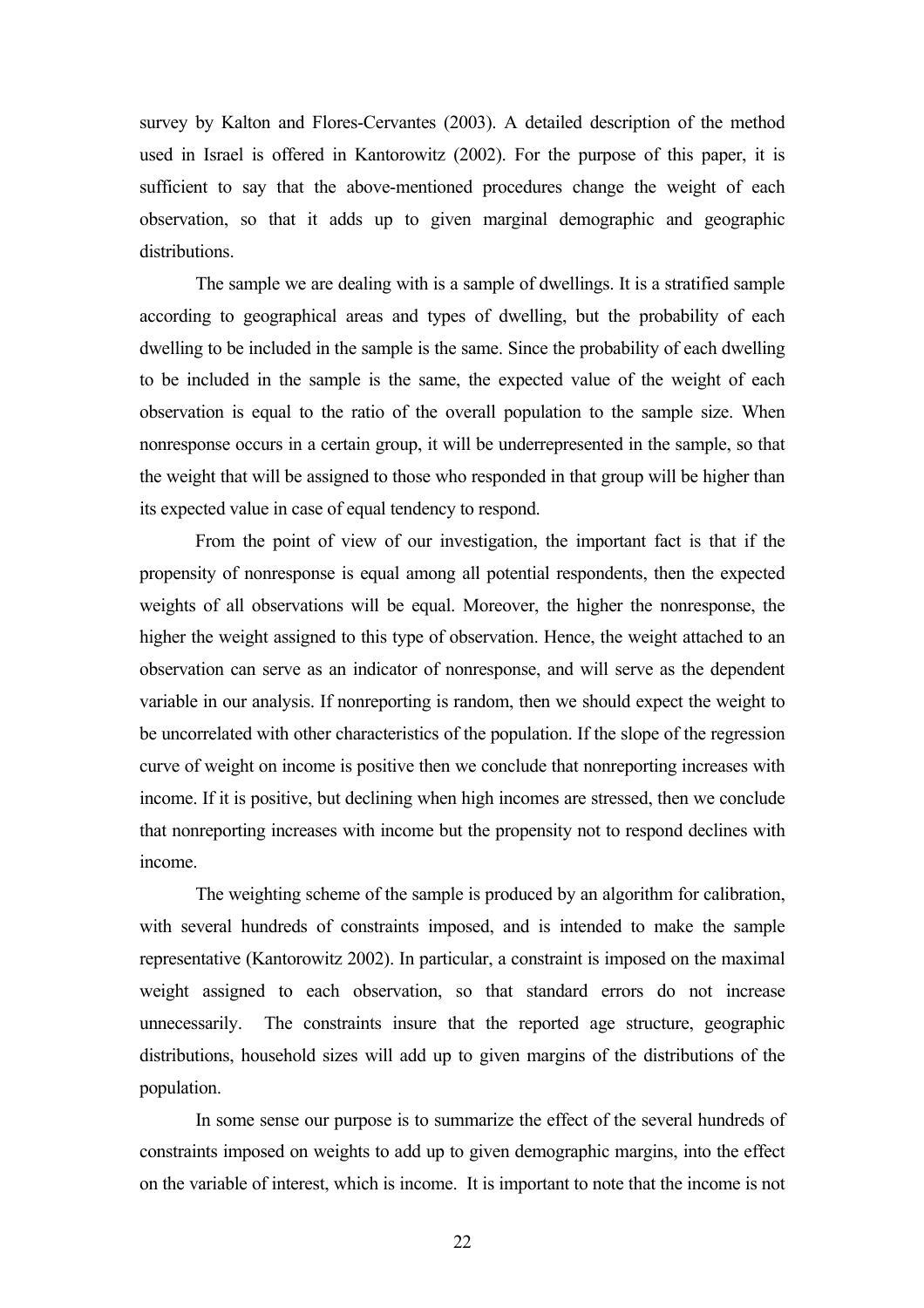involved at all in the derivation of the weights. Hence, there is no built-in correlation (i.e., spurious correlation) between the weight of each observation and income.

 The survey of household expenditures in Israel is conducted every year since 1997. Since in some years observations from East Jerusalem were missing, we have omitted those observations from all years to get an identical coverage. The probability of each household to be included in the sample is equal. Hence, if the propensity of the population to respond and the surveying process are not correlated with demographic properties, then the expected values of all weights should be equal. The sum of the weights represents the whole population of the country. Since the size of the sample relative to the overall population changes over the years, the average value of the weights and the slope of the regression can change between years. (It is as if one multiplies the weights in each year by a different constant). We did not correct for this problem, since its effect is small and it is important only when comparing results from different years. For the sake of simplicity, we preferred to concentrate and present the results for the last available year, and checked whether the main conclusions reached are sensitive to the selected year.

Table 1 provides descriptive statistics of the weights according to different years and ethnic groupings. The population is divided into three groups: Two minority groups - Arabs and ultra religious Jews (an ultra religious household is defined according to the school attended by the head of the household), and the rest – referred to as the majority group. The reason for this distinction is that experienced enumerators reported that those groups tend to have different patterns of nonresponse.

 In general, one can observe from Table 1 that for all years the average weight of the Arab population is the lowest, meaning that they have fewer cases of nonresponse. The maximum weight attached to an observation should be viewed with caution because some of the programs assigning the weights may restrict the weight not to be greater than a certain value. It is worth noting that although the order of average weights according to the groups remains the same over the years (except for 1999), the order of the standard deviations of the weights changes.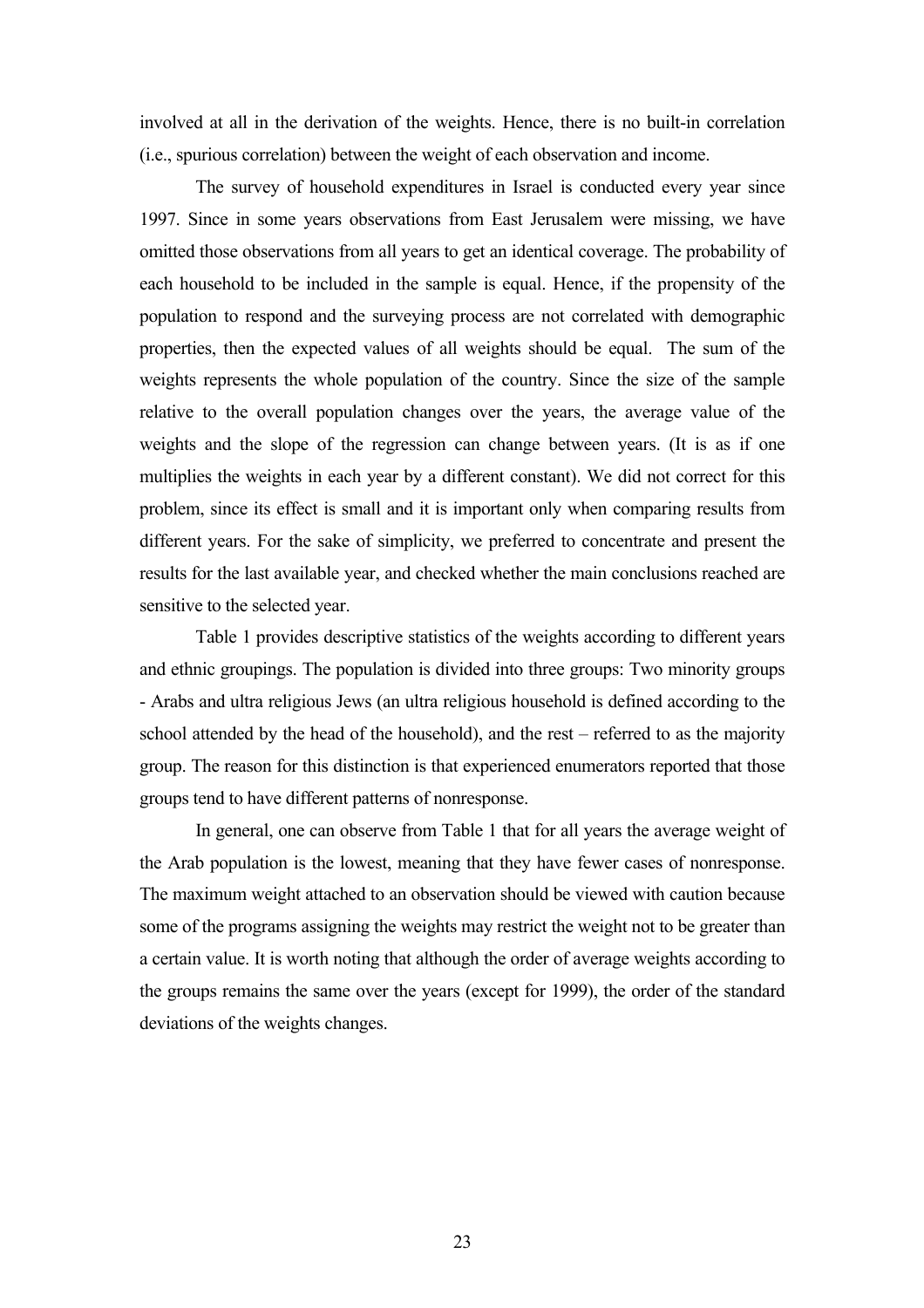|      | Ethnic               |       | Weight      |          |     |              |
|------|----------------------|-------|-------------|----------|-----|--------------|
| Year | Group                | n     | Average Max |          |     | Min Std.Dev. |
|      | Majority             | 4,942 | 283         | 1,196 20 |     | 166          |
| 1997 | Arabs                | 529   | 267         | 1,051 19 |     | 199          |
|      | Ultra religious Jews | 90    | 398         | 1,127 45 |     | 245          |
|      | Majority             | 5,068 | 286         | 1,196 18 |     | 169          |
| 1998 | Arabs                | 606   | 256         | 1,049 24 |     | 176          |
|      | Ultra religious Jews | 98    | 321         | 766      | 26  | 166          |
|      | Majority             | 5,114 | 291         | 1,134 13 |     | 154          |
| 1999 | Arabs                | 597   | 269         | 1,129 14 |     | 169          |
|      | Ultra religious Jews | 105   | 292         | 639      | 20  | 115          |
|      | Majority             | 5,146 | 301         | 1,195 22 |     | 170          |
| 2000 | Arabs                | 629   | 260         | 959      | 43  | 142          |
|      | Ultra religious Jews | 89    | 310         | 1,017 33 |     | 148          |
|      | Majority             | 5,049 | 314         | 1,185 18 |     | 152          |
| 2001 | Arabs                | 662   | 285         | 1,902 31 |     | 171          |
|      | Ultra religious Jews | 76    | 341         | 834      | 104 | 145          |

Table 1. Descriptive Statistics of Household Weights by Ethnic Grouping.

Since the groups differ in household size, which may affect the probability of finding someone at home, Table 2 presents the average weights according to household size. It can be seen that for the majority, household of size 1 has the highest weight, and the rest are similar (year 2001 is different). This may be a result of small households not being at home while the elderly, although being at home, do not have the patience to complete the questionnaire. (For Arabs, there is no obvious pattern. Nothing can be said about the ultra religious Jews, since the sample sizes are quite small).

NOTE: Source: HES 1997-2001, excluding the observations of East Jerusalem in 1997-1999.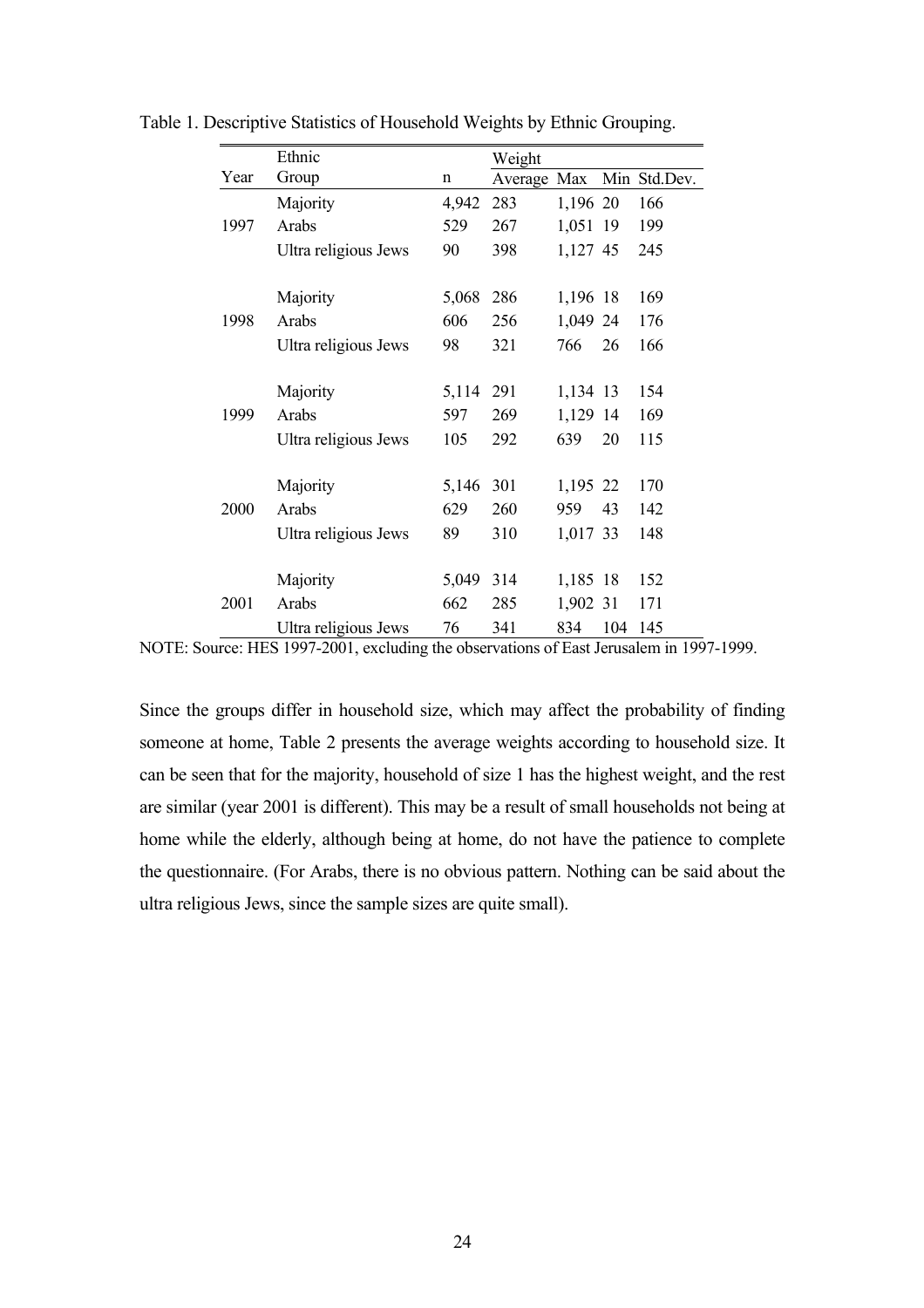|      |                      |      |                | Household Size |                  |                |       |
|------|----------------------|------|----------------|----------------|------------------|----------------|-------|
| Year | Ethnic Group         |      | 1              | $\overline{2}$ | $\overline{3}$   | $\overline{4}$ | $5+$  |
|      | Majority             | Mean | 325            | 278            | 278              | 276            | 266   |
|      |                      | N    | 840            | 1,199          | $807\,$          | 910            | 1,186 |
| 1997 | Arabs                | Mean | 288            | 246            | 255              | 236            | 281   |
|      |                      | N    | 12             | 48             | 54               | 102            | 313   |
|      | Ultra religious Jews | Mean | 273            | 363            | 294              | 315            | 488   |
|      |                      | N    | $\overline{2}$ | $18\,$         | 16               | 13             | 41    |
|      | Majority             | Mean | 330            | 280            | 290              | 276            | 268   |
|      |                      | N    | 869            | 1,281          | 788              | 964            | 1,166 |
| 1998 | Arabs                | Mean | 316            | 338            | 241              | 252            | 247   |
|      |                      | N    | 13             | 49             | $70\,$           | 98             | 376   |
|      | Ultra religious Jews | Mean | 235            | 247            | 385              | 329            | 325   |
|      |                      | N    | $\mathfrak{Z}$ | 12             | 13               | 12             | 58    |
|      | Majority             | Mean | 333            | 291            | 276              | 297            | 266   |
|      |                      | N    | 892            | 1258           | 878              | 919            | 1167  |
| 1999 | Arabs                | Mean | 230            | 248            | 321              | 302            | 256   |
|      |                      | N    | 15             | 49             | 64               | 93             | 376   |
|      | Ultra religious Jews | Mean | 176            | 293            | 291              | 333            | 288   |
|      |                      | N    | $\mathfrak{Z}$ | 20             | II               | 12             | 59    |
|      | Majority             | Mean | 351            | 291            | 310              | 280            | 282   |
|      |                      | N    | 875            | 1,296          | 867              | 965            | 1,143 |
| 2000 | Arabs                | Mean | 323            | 223            | 272              | 381            | 237   |
|      |                      | N    | 17             | $58\,$         | 64               | $78\,$         | 412   |
|      | Ultra religious Jews | Mean | 239            | 327            | 254              | 336            | 301   |
|      |                      | N    | $\mathfrak{Z}$ | 21             | $\boldsymbol{l}$ | 13             | 51    |
|      | Majority             | Mean | 363            | 294            | 326              | 291            | 308   |
|      |                      | N    | 886            | 1,325          | 838              | 949            | 1,051 |
| 2001 | Arabs                | Mean | 521            | 261            | 290              | 304            | 271   |
|      |                      | N    | 20             | 64             | $74\,$           | 116            | 388   |
|      | Ultra religious Jews | Mean | 393            | 346            | 483              | 366            | 319   |
|      |                      | N    | $\mathfrak{Z}$ | 16             | $\overline{4}$   | $\delta$       | 45    |

Table 2. Mean of Household Weights by Ethnic Grouping and Household Size.

NOTE: Source: HES 1997-2001, excluding the observations of East Jerusalem in 1997-1999.

To summarize: The dependent variable is the weight assigned to each observation by a calibration procedure, intended to represent the entire population. The sample is a stratified sample, but the probability of each dwelling and each person living in a dwelling to be included in the sample is equal. Hence, if the propensity not to be included in the sample is equal, either because of nonresponse or errors on behalf of the agency, the expected weight assigned to each observation should be equal. It may differ between years, if the ratio of sample size to population changes between years. The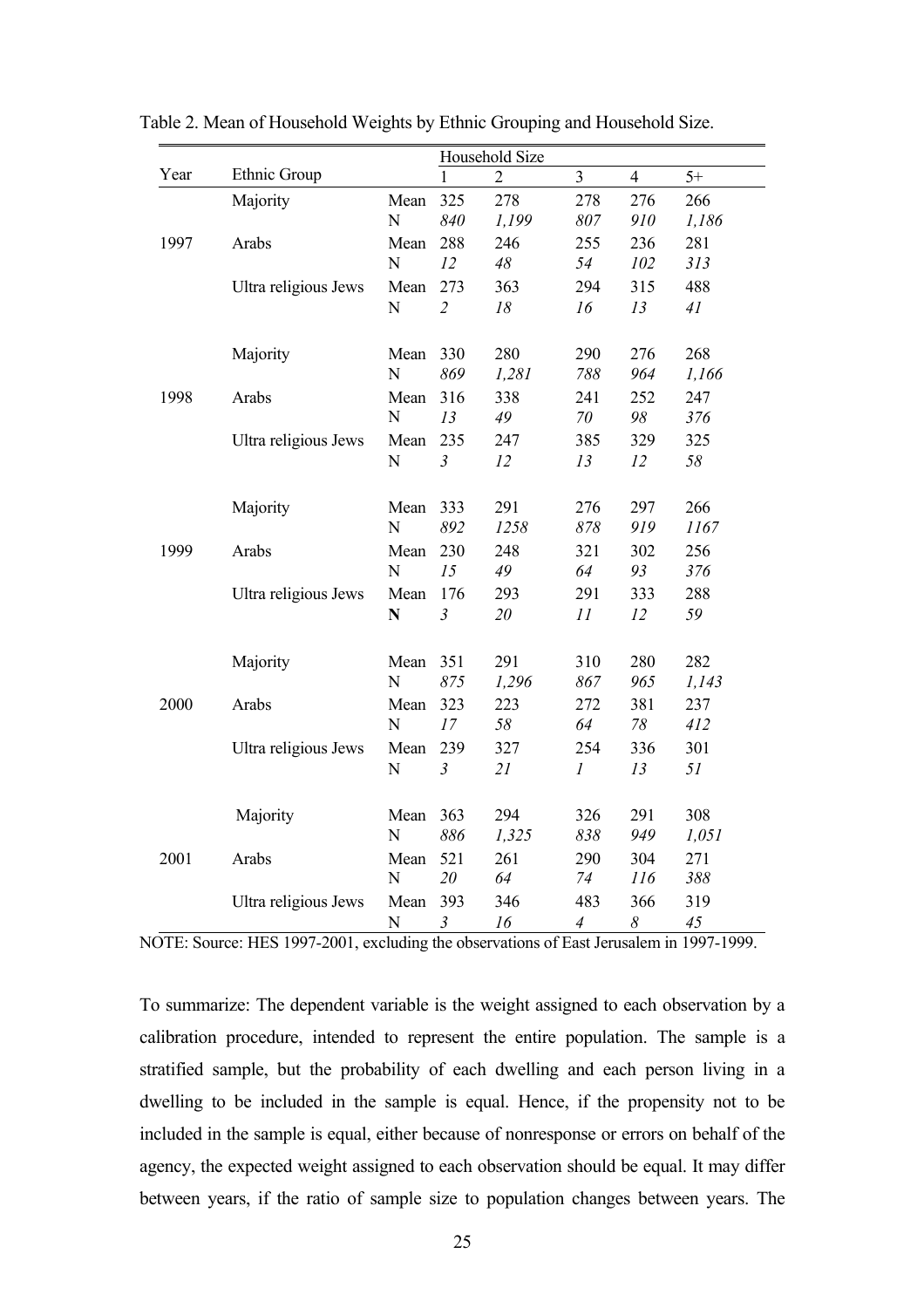weight is treated as an indicator of nonresponse. Having described the dependent variable, we now move to describe the results concerning the regression coefficients.

### **SECTION 5: EMPIRICAL RESULTS**

We turn first to simple regression coefficients. Those simple regression coefficients are used in finance (Gregory-Allen and Shalit 1999; Shalit and Yitzhaki 2002), while a variation of them has been used for almost twenty years in analyzing the income elasticity of consumption goods (see the survey in Wodon and Yitzhaki 2002). We have estimated the regression coefficients for all the years. Since they present a stable picture, only the results for the year 2001 are presented here.

Table 3. Regression Coefficients of Household Weight on Gross Income per Household, by Gini Parameter (ν).

|                                  | v for Gross Income: |        |                                  |        |  |  |  |
|----------------------------------|---------------------|--------|----------------------------------|--------|--|--|--|
| Coefficient                      | $\mathbf 3$         |        |                                  | $-0.5$ |  |  |  |
| b                                | $-0.0025*$          |        | $-0.0022*$ $-0.0017*$ $-0.0007*$ |        |  |  |  |
| SE(b)                            | 0.0003              | 0.0003 | 0.0002                           | 0.0001 |  |  |  |
| a (mean)                         | 348.3               | 342.8  | 335.7                            | 321.0  |  |  |  |
| a (median)<br>$\mathcal{L}$ 2001 | 320.7               | 314.9  | 307.8                            | 293.2  |  |  |  |

NOTE: Source: HES 2001.

\* indicates a value significantly different than 0 (at  $\alpha$ =0.05).

Table 3 presents the regression coefficients of weight on household income, for different values of ν. The higher the parameter ν, the more the regression stresses the slopes of the regression curve at the lower end of the income distribution. (It is worth noting that those weights are solely determined by the distribution of the independent variable, and ν. They should not be confused with the dependent variable of the regression, which is the weight assigned to an observation). As can be seen, the regression coefficients are negative, which means that the higher the income - the lower the weight assigned to observations, implying that nonresponse declines with income. Even when high-income groups are stressed ( $y = -0.5$ ) we still have a significant negative regression coefficient. The interpretation of this finding is that we have a monotonic relationship between nonresponse and income. We have checked the pattern for the years 1997–2000 and found the same pattern. To save space the results are not presented.

 The rest of Table 3 presents the two versions of the constant term. One presents the constant term when the regression line passes through the median while the other -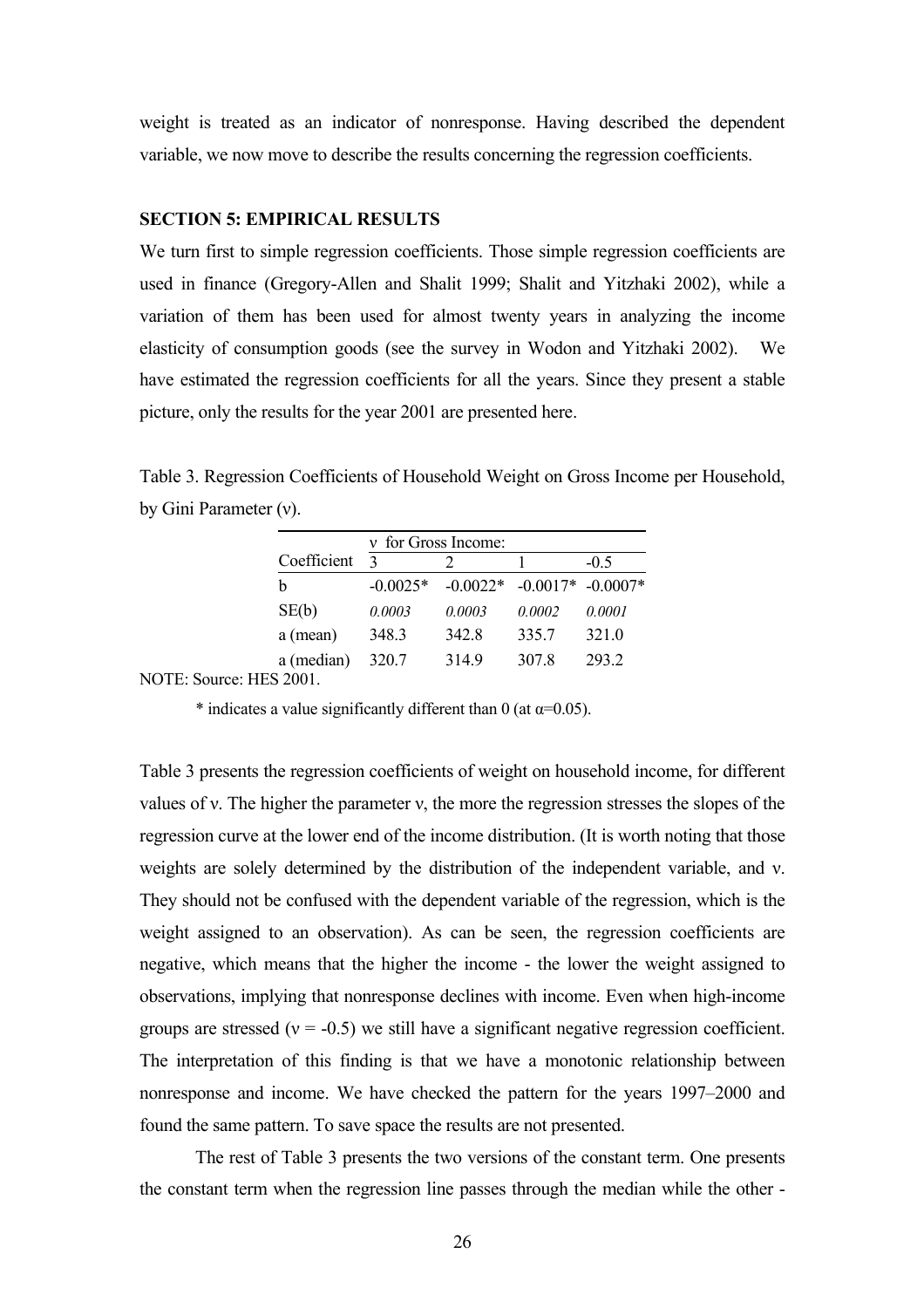through the mean. It is interesting to note that the difference between the two is around 28 with a(mean) higher than a(median). This is an indication that the error term tends to be asymmetric. It is not clear to us whether this kind of result, i.e. that the difference in the constant terms is independent of the slopes is a coincidence or it is a property of the extended Gini regression procedure.

 Table 4 presents the simple regression coefficients of weight on household size. As in the regression on income, the larger the family size the higher the value of the regression coefficient, and in all cases, the signs of the regression coefficients are negative. This means that nonresponse is higher among small households. Note that as before, the constant term of the regression passing through the mean is larger than the constant term of the regression passing through the median, but again, the difference between the two constants is around 28.

Table 4. Regression Coefficients of Household Weight on Household Size, by Gini Parameter (ν).

| Coefficient $\frac{v}{3.0}$ for Household Size: |          |          |         |         |  |  |  |  |
|-------------------------------------------------|----------|----------|---------|---------|--|--|--|--|
|                                                 |          |          | 10      | $-0.5$  |  |  |  |  |
|                                                 | $-12.2*$ | $-10.6*$ | $-8.5*$ | $-3.5*$ |  |  |  |  |
| SE(b)                                           | 1.4      | 13       | 77      | 1.2     |  |  |  |  |
| a (mean)                                        | 354.1    | 347.5    | 339.3   | 321.4   |  |  |  |  |
| a (median)                                      | 3267     | 320.0    | 3111    | 293 2   |  |  |  |  |

NOTE: Source: HES 2001.

\* indicates a value significantly different than 0 (at  $\alpha$ =0.05).

It's interesting that although the differences in the regression coefficients are relatively large, the differences in the standard errors are relatively small. Further research and additional results from different data sets are needed to form an opinion regarding this issue.

Table 5 presents the multiple regression coefficients, with gross income, household size and dummy variables for being a member of a minority group (Arabs, ultra religious Jews) as the independent variables. The parameter ν is set to 1 (symmetric around the median) for household size and minority groups (represented by dummy variables), and it varies for income only. As can be seen, the regression coefficients of weight on income decline in absolute value, as *v* declines (i.e., stressing higher incomes), by up to 0.001, so that the patterns detected in the simple regression continue to hold. However, the sign of the regression coefficients of household size remains the same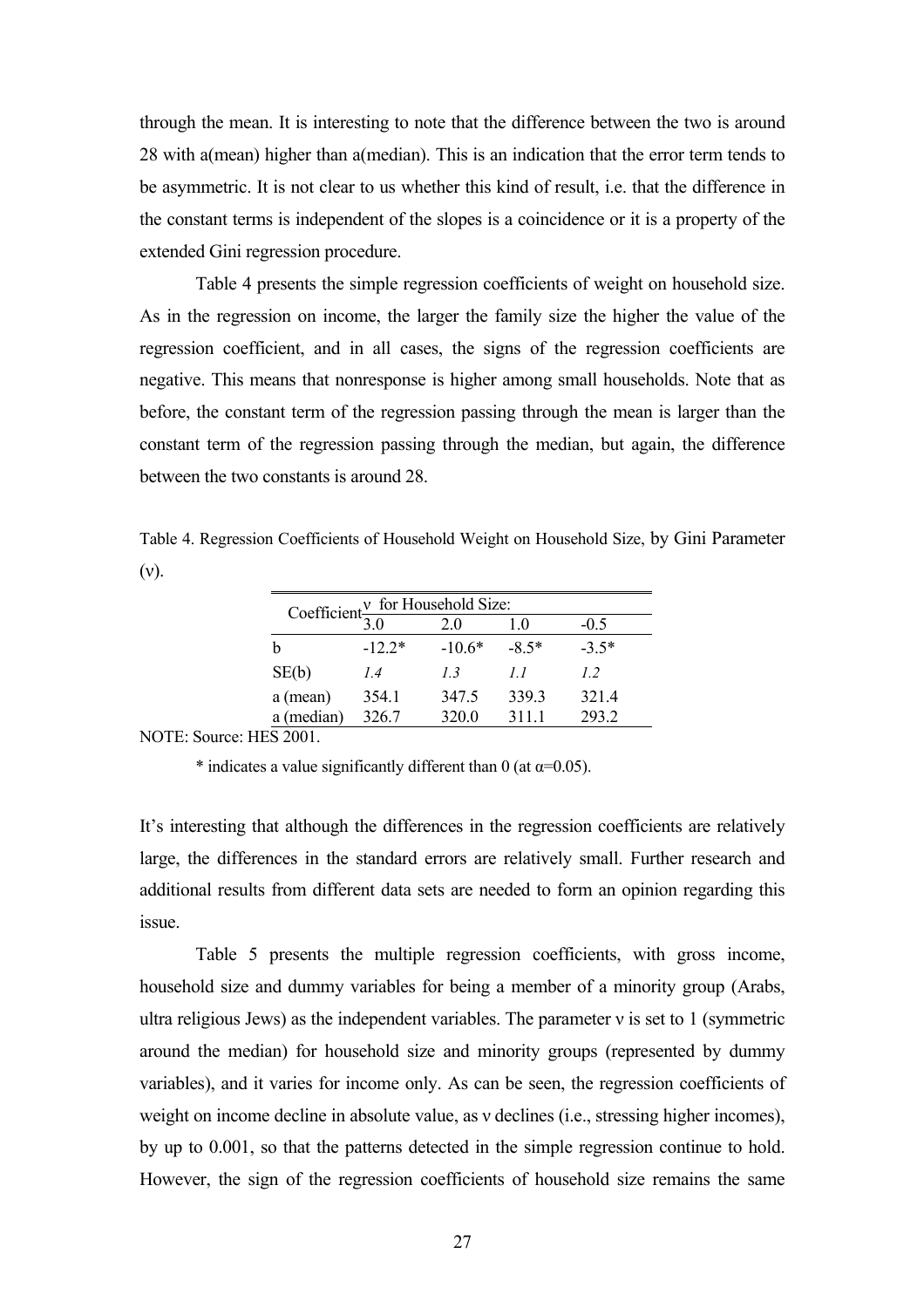(negative), indicating that larger households respond in greater proportion to the questionnaires. Since the only difference between the regressions is the change in the parameter of income, the decline in absolute value of the coefficient of household size should be attributed to a change in the pattern of association between income and household size. The higher the stress on high-income groups, the lower is the absolute value of the effect of household size on nonresponse. Also, the magnitude of the regression coefficient of household size has changed from (–8.5) in the simple regression case, to  $(-4.0)$ , which may be an indicator of the magnitude of association between income and household size. Given income and household size, Arabs tend to respond in higher proportion than the majority group, but the more we stress high income, the lower the effect (this may be due to small sample size in the upper range of incomes). One possible interpretation is that the higher the income, the lower the difference in response rates between the majority group and Arabs. On the other hand, the effect of stressing high-income range on ultra religious Jews is the opposite. The more high incomes are stressed, the lower is the response rate. Since it is a group with a low response rate on average, and seems to be motivated by an ideology, it is reasonable to conclude that the difference in response rate between this group and the rest of the population increases with income. However, the high standard errors show that only when high income is stressed, the dummy for ultra religious Jews is significant. As before, the difference between the constant terms is approximately 28.

| Regression  | v for Gross Income: |            |            |            |  |  |  |
|-------------|---------------------|------------|------------|------------|--|--|--|
| Coefficient | 3.0                 | 2.0        | 1.0        | $-0.5$     |  |  |  |
| $b_{01}$    | $-0.0026*$          | $-0.0021*$ | $-0.0016*$ | $-0.0006*$ |  |  |  |
|             | (0.000)             | (0.000)    | (0.000)    | (0.000)    |  |  |  |
| $b_{02}$    | $-1.41$             | $-2.54$    | $-3.95*$   | $-6.32*$   |  |  |  |
|             | (1.44)              | (1.39)     | (1.35)     | (1.31)     |  |  |  |
| $b_{03}$    | $-40.8*$            | $-36.0*$   | $-30.1*$   | $-20.1*$   |  |  |  |
|             | (8.1)               | (8.0)      | (7.9)      | (7.8)      |  |  |  |
| $b_{04}$    | 18.8                | 23.3       | 28.9       | 38.3*      |  |  |  |
|             | (17.4)              | (17.2)     | (17.1)     | (16.9)     |  |  |  |
| a (mean)    | 357.9               | 354.6      | 350.5      | 343.6      |  |  |  |
| a (median)  | 330.2               | 326.6      | 322.6      | 316.1      |  |  |  |

Table 5. Multiple Regression Coefficients of Household Weight (0) on Gross Income per Household (1), Household Size (2), and Ethnic Grouping Dummy Variables (3, 4) (\*\*), by Gini Parameter (ν).

NOTE: Source: HES 2001.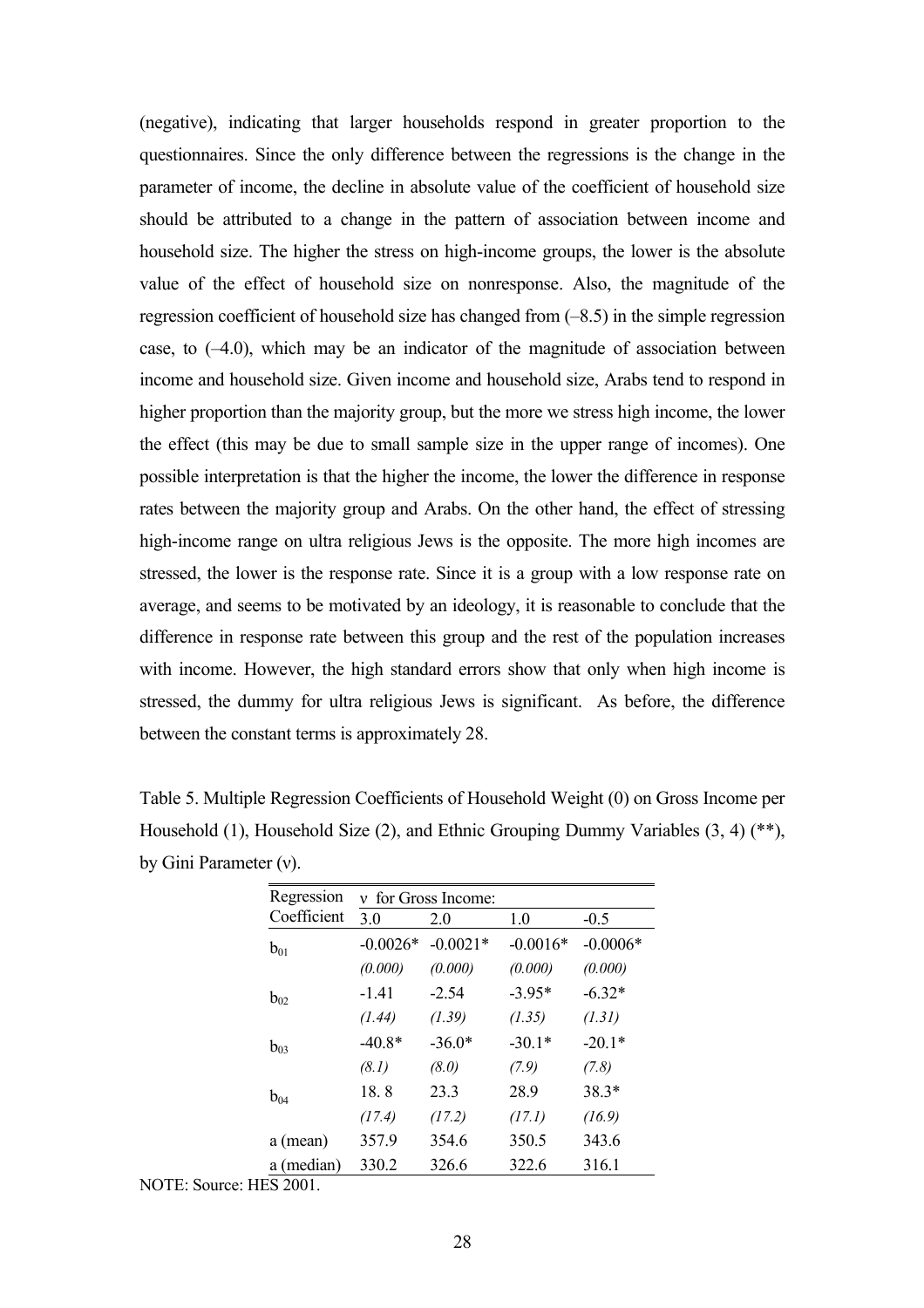\* Indicates a value significantly different than 0 ( $\alpha$  =0.05)

\*\* The Dummy variable No. 3 has the following values: 1="Arab", 0="Other"; The Dummy variable No. 4 has the following values: 1="Ultra religious Jew", 0="Other".

All in all we can conclude that given religion and household size, the lower the income the lower the response rate, and given income and congregation, the smaller the household, the lower the response rate. The indications of the simple descriptive statistics that Arabs tend to better respond than the majority, and ultra religious Jews respond less than the rest of the population remained intact.

# **SECTION 6**: **THE EFFECT OF WEIGHTING ON MEAN INCOME AND INEQUALITY**

We turn now to answer directly the research question raised by Deaton's (2003) conjecture concerning the impact of nonresponse on reported average income and on the measurement of poverty. Having found that there is a nonlinear systematic relationship between income and the response rate, one wonders whether this relationship can seriously bias measures of inequality like the Gini coefficient.

Table 6 presents the weighted mean of income (and extended Gini's) and the simple (nonweighted) mean of income (and extended Gini's). Presumably, the former represent unbiased estimates of the population parameters, while the latter represent the biased estimates, due to nonresponse. As expected from the regression results, weighted mean incomes are lower than nonweighted, which means that nonresponse tends to increase average income by a magnitude of up to 10%. To verify this conclusion, Table 7 presents the weighted and nonweighted mean incomes by the different demographic groups and household sizes. In only two out of fifteen cases we get that nonweighted average income is lower than weighted average income, and in these cases the sample sizes and the differences are small.

 The second and more complicated issue is the effect of nonresponse on inequality and poverty measures. First, one has to distinguish between absolute and relative poverty lines. If the poverty line is an absolute one, then we get a clear answer: an under representation of the number of poor people is in contrast to Deaton's conjecture. On the other hand, if the poverty line is relative, or if we are concerned with the effect on inequality, then the direction of the bias is not clear, because nonresponse will affect both the numerator and the denominator of the inequality index.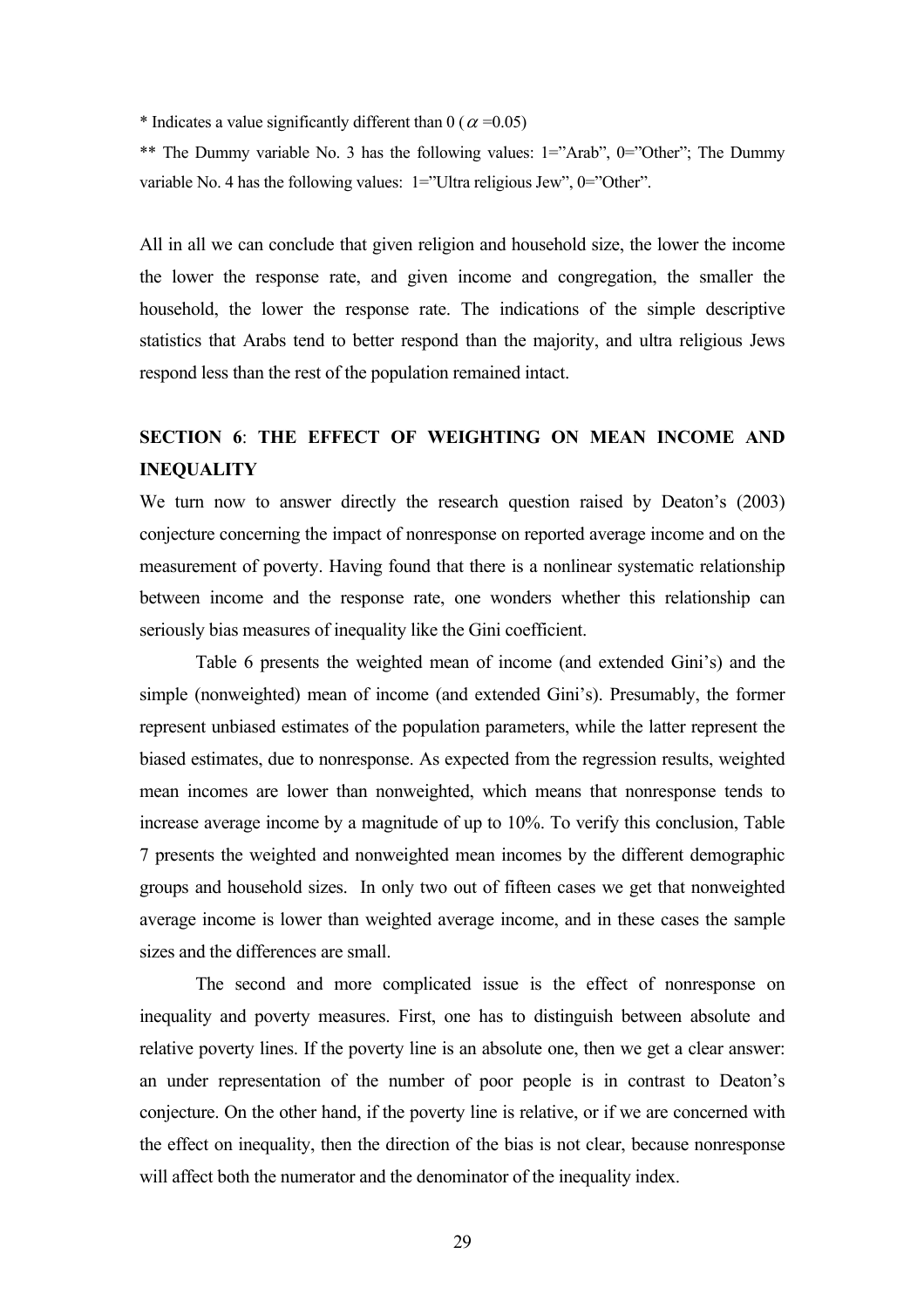|      |   | With Weighting |                   |         | Without Weighting |                   |         |         |         |
|------|---|----------------|-------------------|---------|-------------------|-------------------|---------|---------|---------|
| Year | N | Mean           | v of Gross Income |         | Mean              | v of Gross Income |         |         |         |
|      |   | Income         | 3.0               | 2.0     | 1.0               | Income            | 3.0     | 2.0     | 1.0     |
| 2001 |   | 5,787 14,110   | 0.62              | 0.55    | 0.42              | 14,758            | 0.61    | 0.55    | 0.42    |
|      |   |                | (0.005)           | (0.005) | (0.005)           |                   | (0.005) | (0.005) | (0.006) |
| 2000 |   | 5,864 13,273   | 0.61              | 0.54    | 0.41              | 13,978            | 0.61    | 0.54    | 0.40    |
|      |   |                | (0.005)           | (0.005) | (0.005)           |                   | (0.004) | (0.004) | (0.005) |
| 1999 |   | 5,816 12,837   | 0.62              | 0.55    | 0.41              | 13,300            | 0.61    | 0.54    | 0.41    |
|      |   |                | (0.005)           | (0.005) | (0.005)           |                   | (0.005) | (0.005) | (0.006) |
| 1998 |   | 5,772 11,336   | 0.61              | 0.54    | 0.41              | 12,383            | 0.61    | 0.54    | 0.40    |
|      |   |                | (0.005)           | (0.005) | (0.006)           |                   | (0.005) | (0.005) | (0.005) |
| 1997 |   | 5,561 10,724   | 0.62              | 0.55    | 0.41              | 11,494            | 0.61    | 0.53    | 0.40    |
|      |   |                | (0.006)           | (0.006) | (0.007)           |                   | (0.005) | (0.005) | (0.005) |

Table 6. Mean Values and Extended Gini Coefficients of Gross Household Income.

NOTE: The case  $v = -0.5$  is omitted because we are assuming inequality aversion.

Source: HES 1997-2001, excluding the observations of East Jerusalem in 1997-1999.

To see this, let us evaluate the effect on the Gini index of inequality. The Gini coefficient can be written as:

$$
G = \frac{2COV(Y, F(Y))}{\mu},
$$

where Y is income,  $F(Y)$  is the cumulative distribution of income, and  $\mu$  is mean income. We have already established that nonresponse tends to bias mean income upward, leading to a downward bias in inequality measurement. However, omitting an observation can increase or decrease the numerator. Lower participation rates by the poor may increase or decrease the numerator, depending on the shape of the distribution, while it will certainly increase the denominator. By stochastic dominance considerations, it can be shown that omitting an observation of a poor person will shift the cumulative distribution to the right. Hence, higher nonresponse rates among the poor will increase the mean income and will also tend to increase social welfare indicators such as  $\mu$  (1-G). (The explanation to this argument is that  $\mu_1$  (1-G<sub>1</sub>)  $>\mu_2$  (1-G<sub>2</sub>) is a necessary condition for distribution 1 to dominate distribution 2 according to second degree stochastic dominance – see Yitzhaki 1982). This means that the bias in the mean imposes a constraint on the magnitude of the bias in the Gini coefficient. However, it does not impose a constraint on the direction of the bias.

Instead of trying to solve the problem theoretically, we approach the question by comparing the effect of weighting on inequality. In any case, since nonresponse is not a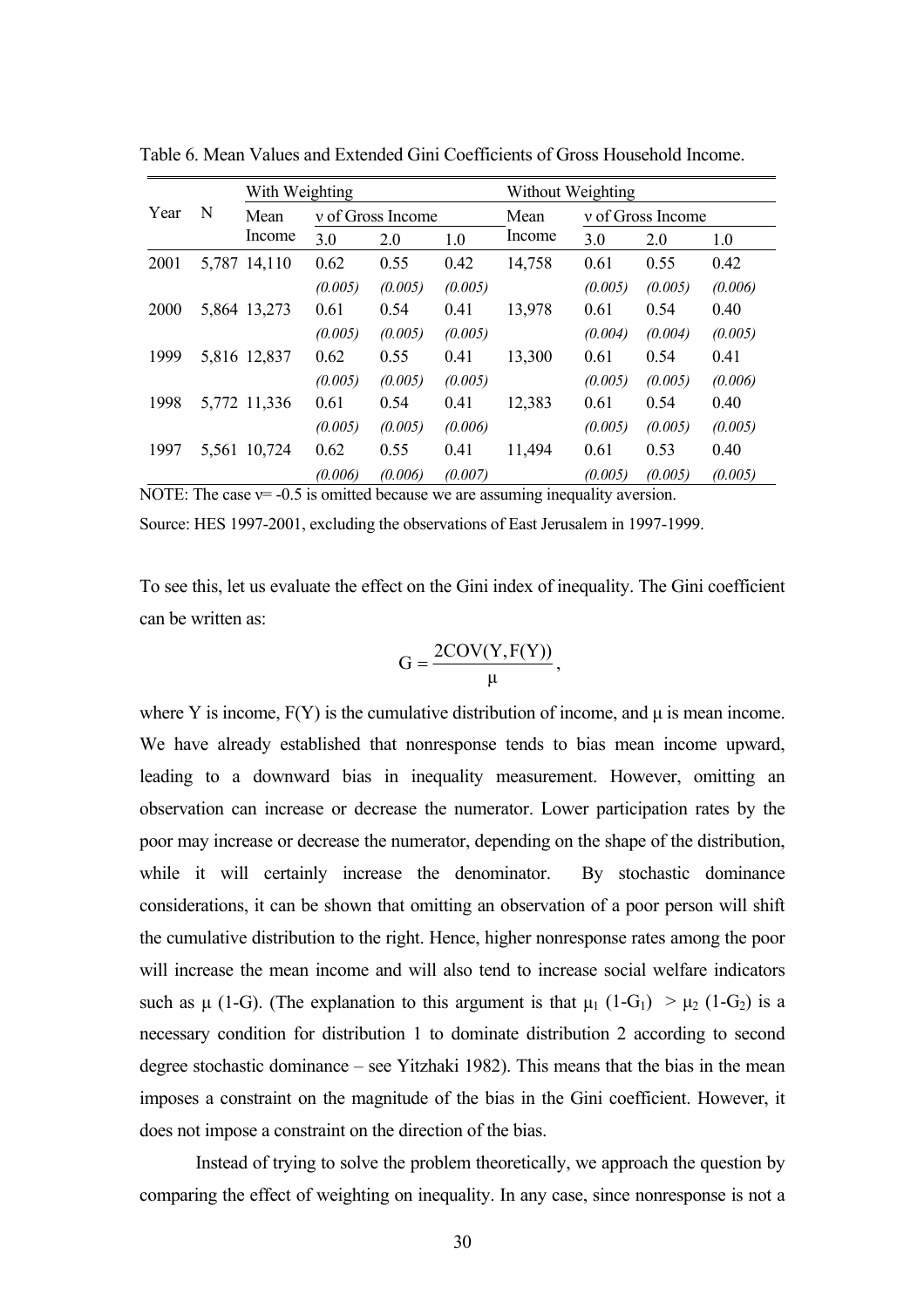simple function of income, and it can affect the numerator in both directions, we cannot expect a clear theoretical answer.

The rest of Table 6 presents the extended Gini's of gross income, with the case ν  $=1$  being the simple Gini, which is the most relevant. In all years, the simple Gini inequality index calculated with weights is higher than the Gini index without weights. Hence, nonresponse tends to bias inequality downward. However, in three years (out of five) the effect is relatively small (less than one standard error), and in one year, 1997, the difference is about 3.5%, which is quite large. Turning to the extended Gini, we see that in all cases the extended Gini, which relies on a weighted sample, is higher than the extended Gini based on the biased (nonweighted) sample. Hence, we may safely conclude that nonresponse tends to bias inequality downward.

|                 |                  |       | Household size |        |        |        |        |  |  |
|-----------------|------------------|-------|----------------|--------|--------|--------|--------|--|--|
| Ethnic Group    |                  | 1     | $\overline{2}$ | 3      | 4      | $5+$   | Total  |  |  |
| Majority        | N                | 886   | 1,325          | 838    | 949    | 1,051  | 5,049  |  |  |
|                 | Nonweighted Mean | 7,136 | 12,613         | 17,471 | 19,477 | 20,943 | 15,482 |  |  |
|                 | Weighted Mean    | 6,846 | 12,447         | 16,929 | 18,934 | 20,027 | 14,762 |  |  |
| Arabs           | N                | 20    | 64             | 74     | 116    | 388    | 662    |  |  |
|                 | Nonweighted Mean | 3,846 | 6,192          | 7,961  | 9,545  | 10,916 | 9,676  |  |  |
|                 | Weighted Mean    | 3,598 | 5,755          | 7,579  | 8,861  | 10,608 | 9,121  |  |  |
| Ultra religious | N                | 3     | 16             | 4      | 8      | 45     | 76     |  |  |
| Jews            | Nonweighted Mean | 5,829 | 10,681         | 14,683 | 7,374  | 11,648 | 10,925 |  |  |
|                 | Weighted Mean    | 4,385 | 10,794         | 11,180 | 6,740  | 11,776 | 10,617 |  |  |
| Total           | N                | 909   | 1,405          | 916    | 1,073  | 1,484  | 5,787  |  |  |
|                 | Nonweighted Mean | 7,060 | 12,299         | 16,690 | 18,313 | 18,040 | 14,758 |  |  |
|                 | Weighted Mean    | 6,736 | 12,153         | 16,214 | 17,690 | 17,530 | 14,110 |  |  |

Table 7. Estimates of Sample and Population-Adjusted Means of Gross Income per Household, by Household Size and Ethnic Grouping.

NOTE: Source: HES 2001.

# **SECTION 7: CONCLUSIONS AND RECOMMENDATIONS FOR FURTHER RESEARCH**

This paper presents a descriptive method that enables the researcher to trace the curvature of the regression curve by changing the weights assigned to different sections of the distributions of the independent variables. One major advantage of the method is that the researcher can use a different weighting scheme for each independent variable.

Although descriptive in nature, it can be turned into a standard analytical regression technique. By selecting the same weighting scheme for all independent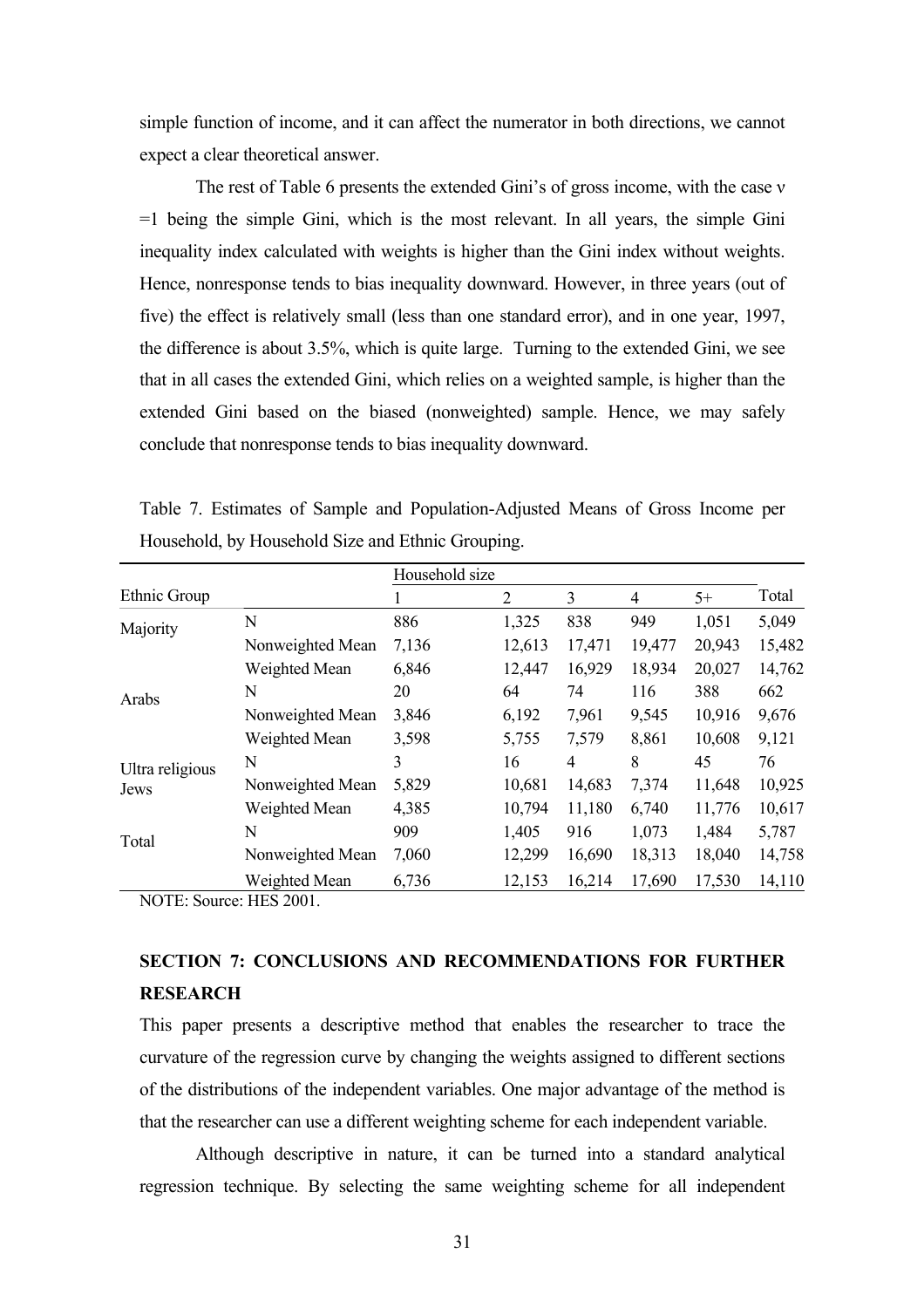variables, one can have the structure of the OLS, with one simple modification: each variance is substituted by an extended Gini, and each Pearson's correlation is substituted by two appropriate extended Gini correlations. The only difference is that the method offers an infinite number of alternative regression coefficients. Clearly, the method enables the investigator to verify whether the results are sensitive to the specific weighting scheme used.

Turning to nonresponse, we have found that in the survey of household expenditure in Israel, nonresponse decreases with income, decreases with household size, and differs among ethnic groups. The Arab population tends to respond more than the majority, while the ultra religious Jewish population tends to respond less than the majority group. These results are in contrast with Deaton (2003) conjecture that high income groups tend to respond less to surveys. However, one should be aware that nonresponse is a survey-specific, not to mention the possibility of a country-specific phenomenon. Preliminary tests, which we conducted, have shown that the nonresponse in the income survey, which is a panel in the labor force survey, demonstrates a totally different response behavior. Also, additional variables may be relevant in explaining nonresponse behavior: schooling is a primary candidate.

In its present form, the regression method does not offer estimates of partial derivatives of the regression curve, but it seems that one can overcome this deficiency. Yitzhaki (2002) shows that if one divides the range of an independent variable into two sections, then the Gini regression coefficient (and OLS) can be presented as a weighted average of the two within-section regression coefficients, and a between section regression coefficient. The weights are the relative contribution of each section to intra and inter group Gini (variance – in OLS) of the independent variable. This decomposition can be easily expanded to an arbitrary number of sections. Further research is needed to apply this additional decomposition to get a piece-wise linear approximation to the regression curve that is based on a between-section component and within-section components of the approximation to allow the estimate of the partial derivative to vary over sections of the independent variables.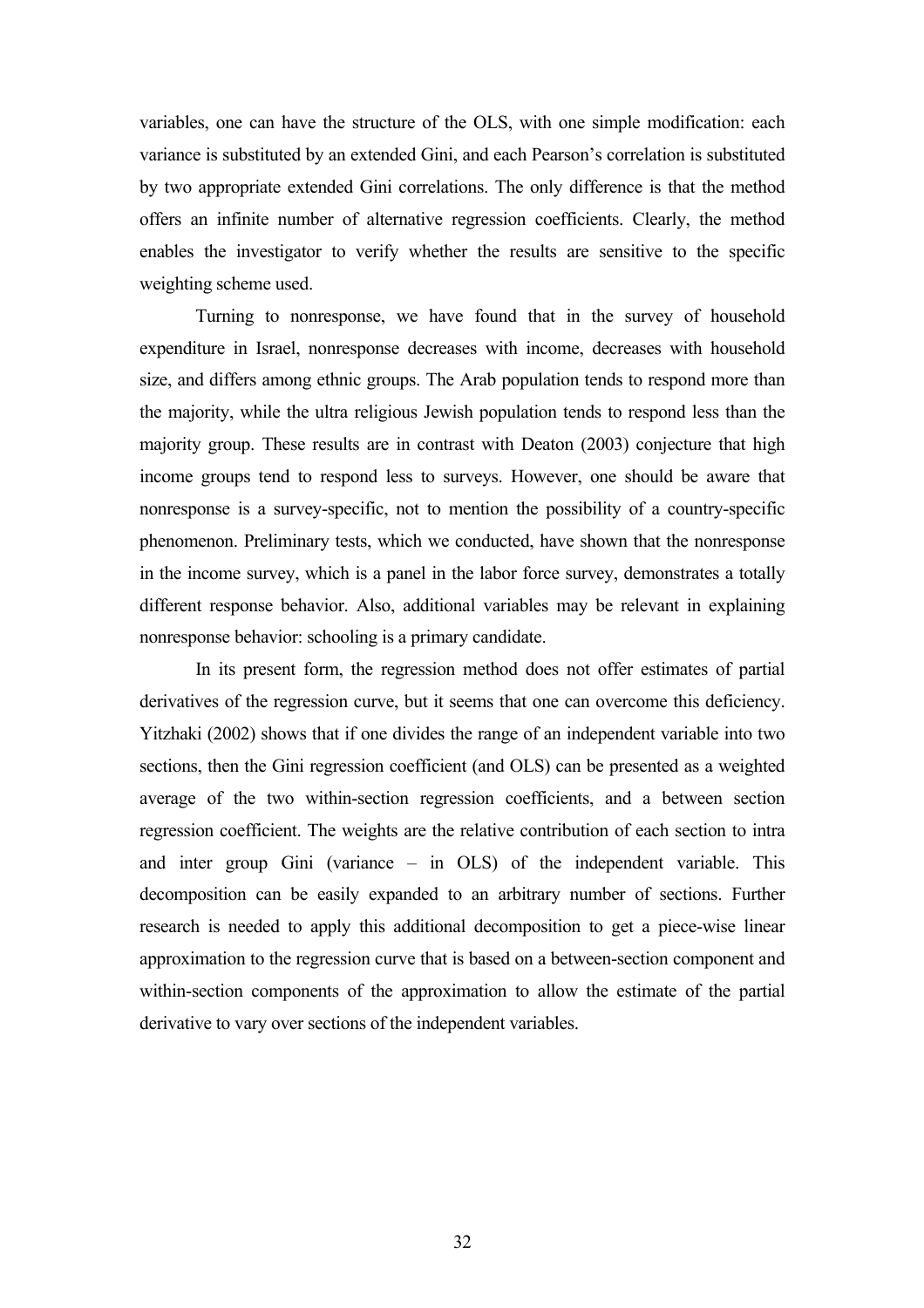#### **APPENDIX: PROOF FOR CONVERGENCE**

This appendix shows that the difference between the two proposed estimators of  $\beta$  is negligible, and hence, b has a limiting normal distribution (as was shown for  $b_U$ ). (The proof is limited to the case where  $\nu$  is an integer).

The proof proceeds in two steps. In the first step, we express  $b_N$  as a linear combination of concomitants of order statistics; in the second step we show that the difference between the coefficients of  $y_{x(i)}$ , using the two presentations is negligible, for all i.

Let  $\theta = -(v+1)$  COV(Y, [1-F(X)]<sup>v</sup>) (see (15)) be the parameter of interest. As mentioned in (17), a U-statistic for estimating  $\theta$  is

$$
U\!=\!\frac{1}{\left(\begin{array}{c}n\\v+1\end{array}\!\right)}\sum_{i=1}^n\!\!\left[\frac{1}{\nu+1}\!\!\left(\begin{array}{c}n-1\\v\end{array}\!\right)\!-\!\!\left(\begin{array}{c}n-i\\v\end{array}\!\right)\right]\!Y_{X_{(i)}}=\!\sum_{i=1}^na_i\,Y_{X_{(i)}}\enspace.
$$

(Note that if  $v > (n-i)$ , then  $\begin{bmatrix} n & i \\ i & j \end{bmatrix}$  $\bigg)$  $\setminus$  $\overline{\phantom{a}}$  $\setminus$ ſ ν *n -i* =0).

Hence, the coefficient of  $Y_{X(i)}$  is

$$
a_{i} = \frac{1}{\binom{n}{\nu+1}} \left[ \frac{1}{\nu+1} \binom{n-1}{\nu} - \binom{n-i}{\nu} \right]
$$
  
= 
$$
\frac{1}{n} - \frac{(n-i)!(n-\nu-1)!(\nu+1)}{(n-i-\nu)!n!}.
$$
 (A.1)

Using the semi-parametric approach, that is, replacing F by *n*  $\frac{r(x)}{r(x)} = F_n$  (the empirical cdf), the estimator of  $\theta$  (15) is given by

$$
\hat{\theta}_{N} = -(v+1)cov(y,(1-\frac{r(x)}{n})^{v})
$$
\n
$$
= \frac{-(v+1)}{(n-1)} \sum_{i=1}^{n} y_{i} ((1-\frac{r_{i}}{n})^{v} - AVE(1-\frac{r_{i}}{n})^{v})
$$
\n
$$
= \frac{-(v+1)}{n-1} \sum_{i=1}^{n} ([1-\frac{1}{n}]^{v} - AVE(1-\frac{1}{n})^{v}) y_{x_{(i)}} = \sum_{i=1}^{n} b_{i} y_{x_{(i)}},
$$

where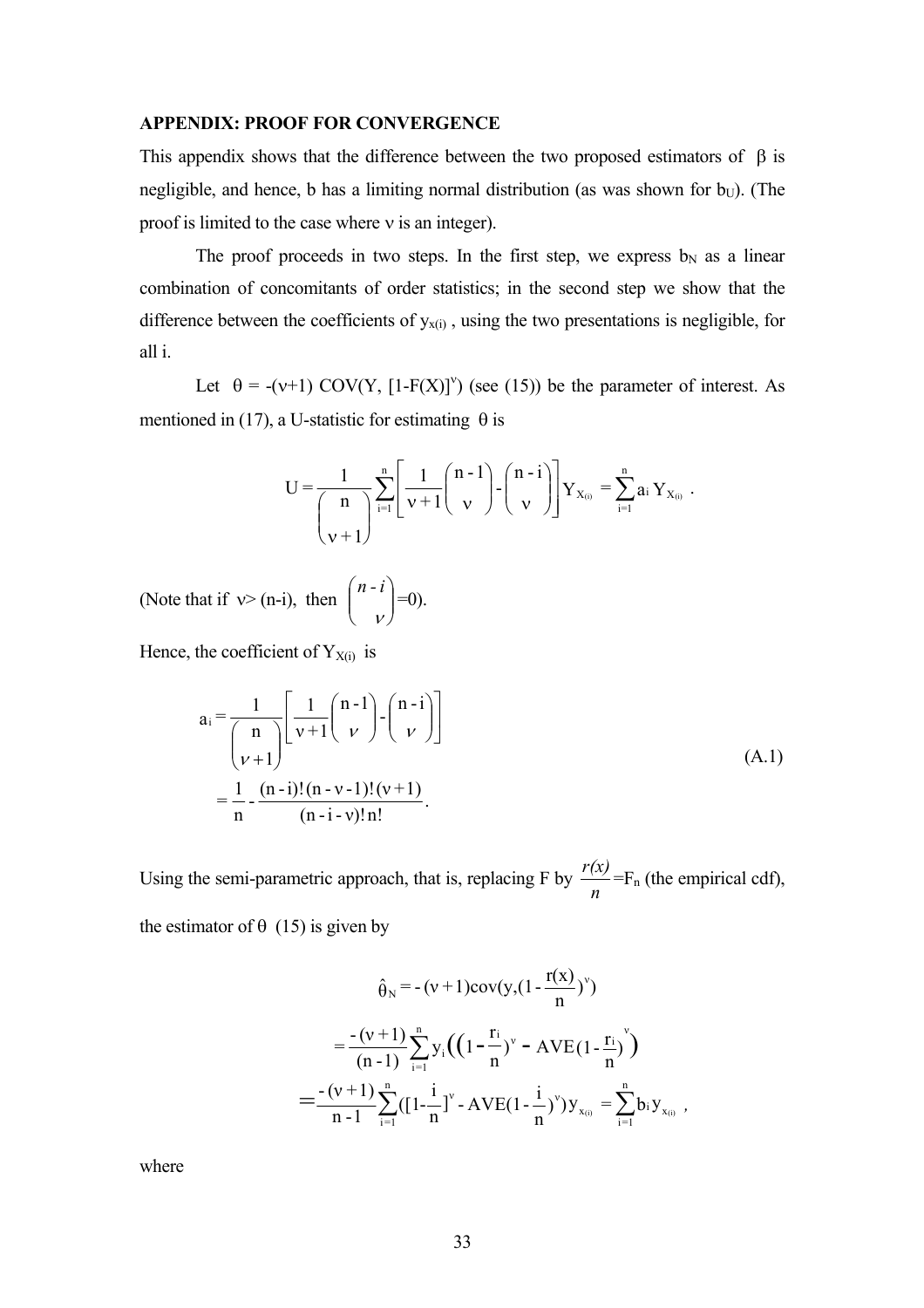$$
AVE\left(1-\frac{i}{n}\right)^{v} \text{ is the average of } \left(1-\frac{i}{n}\right)^{v} .
$$

Hence, the coefficient of  $y_{x(i)}$  is:

$$
b_i = \frac{- (v + 1)}{(n-1)} [(1 - \frac{i}{n})^v - AVE(1 - \frac{i}{n})^v].
$$

Note that:

$$
AVE\left(1-\frac{i}{n}\right)^{\nu} = \frac{1}{n}\sum_{j=1}^{n-1} \left(\frac{j}{n}\right)^{\nu} = \frac{1}{n^{\nu+1}}\sum_{j=1}^{n-1} j^{\nu}.
$$

Using Rieman approximation, then

$$
\int_{0}^{1} x^{\nu} dx = \frac{1}{\nu + 1},
$$

implies that

$$
\frac{1}{\nu+1}-\frac{1}{n}\leq \frac{1}{n^{\nu+1}}\sum_{j=1}^{n-1}j^{\nu}\leq \frac{1}{\nu+1}\;.
$$

Using these bounds, the difference between the coefficients is

$$
a_i - b_i = \frac{1}{n} - \frac{(n-i)(n-i-1)...(n-i-(v-1))(v+1)}{n(n-1)...(n-v)} + \frac{v+1}{n-1} \left( \frac{(n-i)^v}{n^v} - \frac{1}{v+1} \right) + O(\frac{1}{n^2}).
$$

Using the common denominator n<sup>v</sup>(n-1)...(n-v), of order n<sup>2v</sup>, it is easy to see that in the numerator, the highest power of n, which is 2ν-1, cancels out, so that the numerator will be of order  $n^{2v-2}$ . Therefore, the difference is  $O(n^{-2})$  while each coefficient is of order  $1/n$ . This implies that  $\sqrt{n} (a_i-b_i) \rightarrow 0$  as  $n \rightarrow \infty$ , which completes the proof.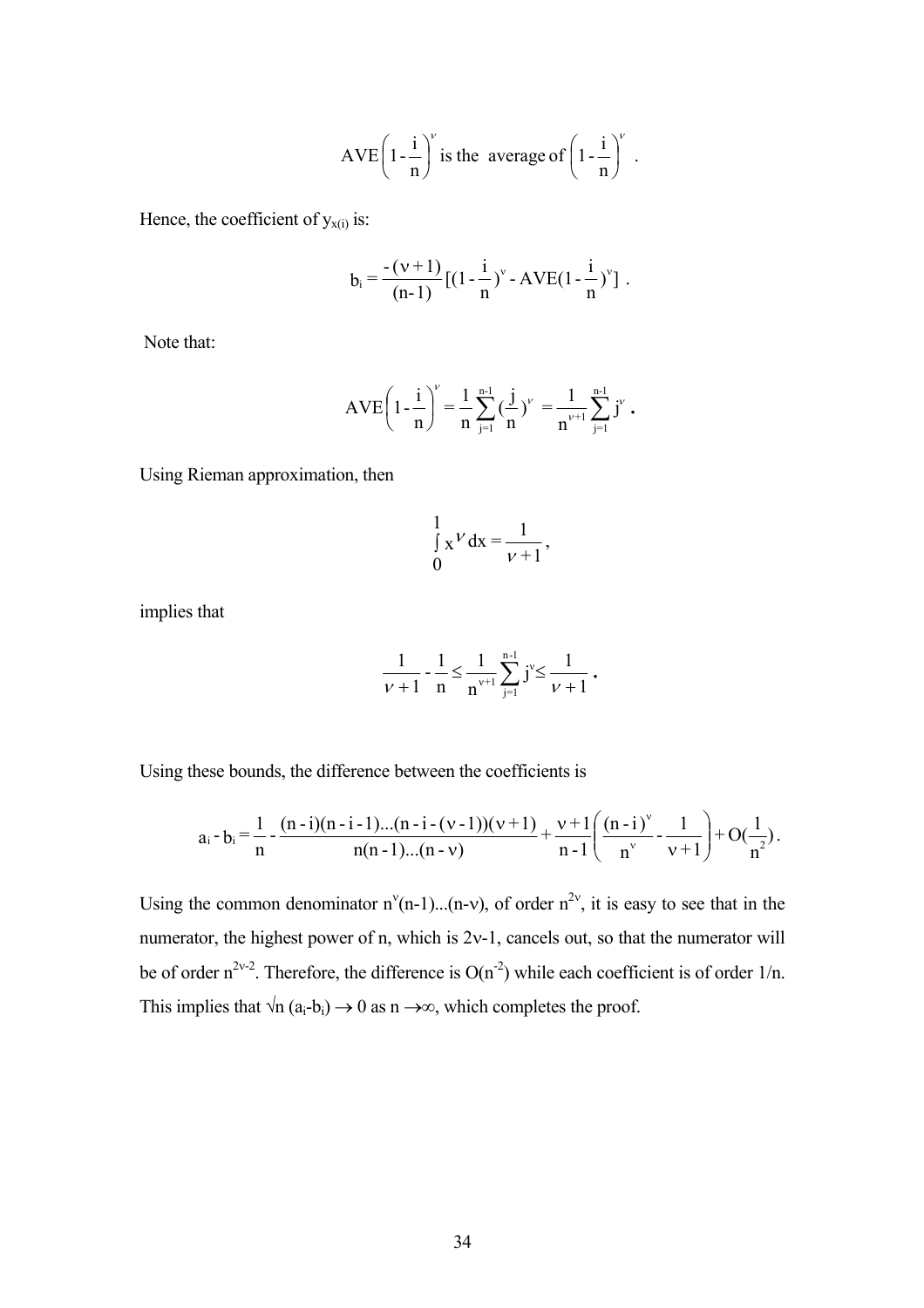#### **References**:

- Angrist, J., Chernozhukov, V., and Fernándaz-Val, I. (2004), "Quantile Regression Under Misspecification, With an Application to the U. S. Wage Structure," NBER Working Paper Series 10428, (http://www.nber.org/papers/w10428).
- Araar, A., and Duclos, J.Y. (2003), "An Atkinson-Gini Type Family of Social Evaluation Functions," *Economics Bulletin*, 3, 19, 1-16.
- Chakravarty, S. R. (1988), *Ethical Social Index Numbers*, Berlin: Springer-Verlag.
- Davidson, R., and Duclos, J.Y. (1997), "Statistical Inference for the Measurement of the Incidence of Taxes and Transfers," *Econometrica*, 65, 6, 1453-1465.
- Deaton, A. (2003), "Measuring Poverty in a Growing World (or Measuring Growth in a Poor World)," Working Paper No. 9822 (July), National Bureau of Economic Research.
- Donaldson, D., and Weymark, J.A. (1983), "Ethically Flexible Gini Indices for Income Distributions in the Continuum," *Journal of Economic Theory*, 29, 353-358.
- Durbin, J. (1954), "Errors in Variables," *Review of International Statistical Institute*, 22, 23-32.
- Garner, T.I. (1993), "Consumer Expenditures and Inequality: An Analysis Based on Decomposition of the Gini Coefficient," *Review of Economics and Statistics*, 75(1), 134-138.
- Gregory-Allen, R., and Shalit, H. (1999), "The Estimation of Systematic Risk Under Differentiated Risk Aversion: A Mean-Extended Gini Approach," *Review of Quantitative Finance and Accounting*, 12, 135-157.
- Groves, R. M., Dillman D. A., Eltinge J. L., and Little, J. A. (eds.) (2002), *Survey Non Response*, New York: John Wiley & Sons.
- Groves, R. M., and Couper, M. P. (1998), *Non Response in Household Interview Surveys*, New York, John Wiley & Sons.
- Hoeffding, W. (1948), "A Class of Statistics with Asymptotically Normal Distribution," *Annals of Mathematical Statistics*, 19, 293-325.
- Kalton, G., and Flores-Cervantes, I. (2003), "Weighting Methods," *Journal of Official Statistics,* 19, 2, 81-97.
- Kantorowitz, M. (2002). "Reducing Nonresponse Bias of Income Estimates by Integrating Data from Households' Expenditure and Income Surveys," Paper presented at the International Conference on Improving Surveys (ICIS), Copenhagen, Denmark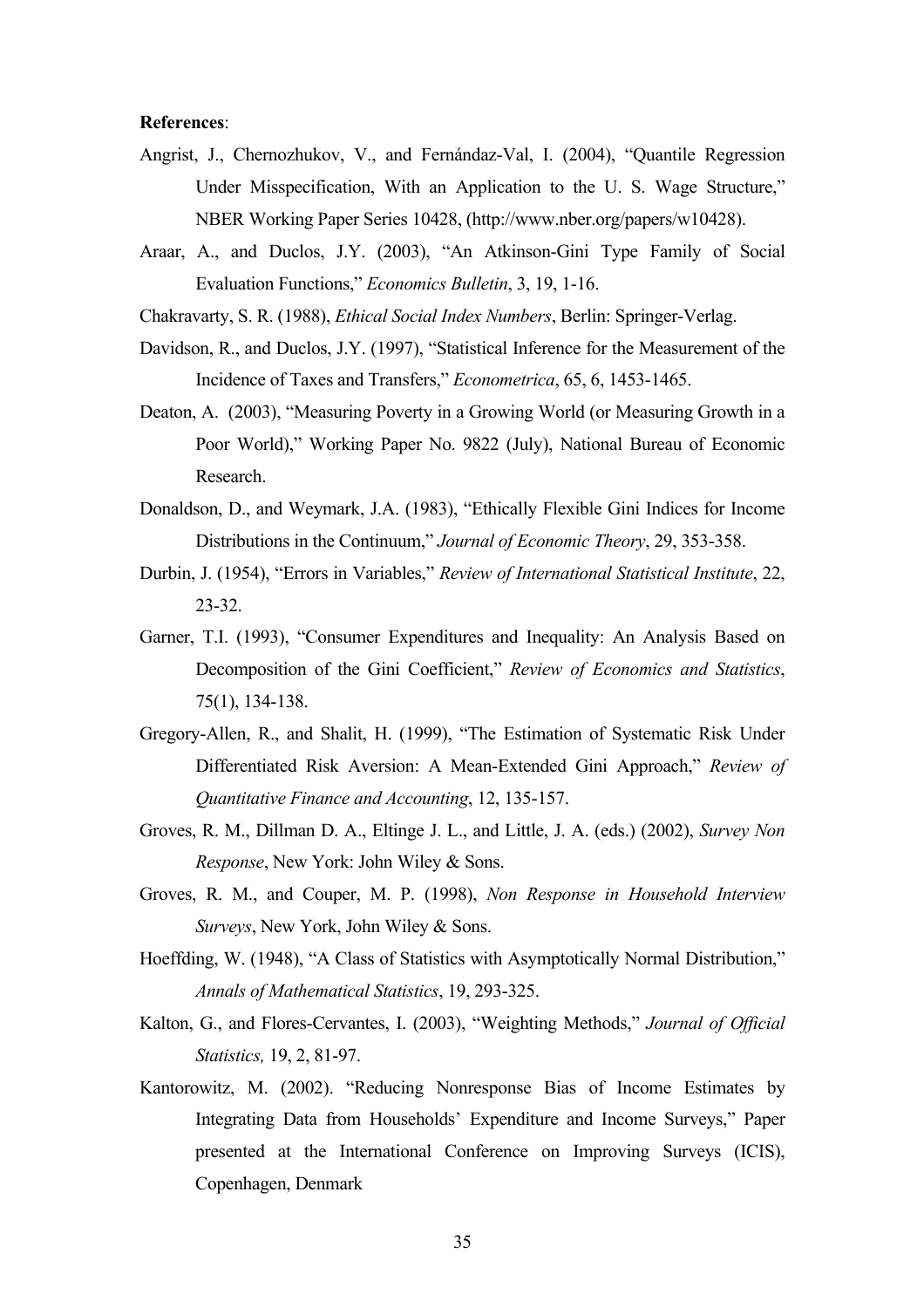- Koenker, R., and Bassett, G. Jr. (1978), "Regression Quantiles," *Econometrica*, 46, 33- 50.
- Lerman, R., and Yitzhaki, S. (1994), "The Effect of Marginal Changes in Income Sources on U. S. Income Inequality," *Public Finance Quarterly*, 22, 4, 403-417.
- Millimet, D. L., and Slottje, D. (2002), "An Environmental Paglin-Gini," *Applied Economics Letters*, 9, 271-274.
- Mistiaen, J. A., and Ravallion, M. (2003), "Survey Compliance and the Distribution of Income," Washington D. C. The World Bank, (June), Processed.
- Olkin, I., and Yitzhaki, S. (1992), "Gini Regression Analysis," *International Statistical Review*, 60, 185-196.
- Randles, R. H., and Wolfe, D. A. (1979), *Introduction to the Theory of Nonparametric Statistics*, New York: John Wiley & Sons.
- Schechtman, E., and Yitzhaki, S. (1987), "A Measure of Association Based on Gini's Mean Difference," *Communications in Statistics, Theory and Methods*, 16, 207-231.
- \_\_\_\_\_\_ (1999), "On the Proper Bounds of the Gini Correlation," *Economics Letters*, 63, 2, 133-138.
- \_\_\_\_\_\_ (2003), "A Family of Correlation Coefficients Based on Extended Gini," *Journal of Economic Inequality*, 1, 2, 129-146.
- Serfling, R. J. (1980), *Approximation Theorems of Mathematical Statistics*, New York: John Wiley & Sons.
- Shalit, H., and Yitzhaki, S. (2002), "Estimating Beta," *Review of Quantitative Finance and Accounting*, 18, 2, 95-118.
- Shao, J., and Tu, D. (1996), *The Jackknife and Bootstrap*, Springer, New York.
- Wodon, Q., and Yitzhaki, S. (2002), "Inequality and Social Welfare," in J. Klugman, ed., *PRSP Sourcebook*, the World Bank: Washington DC.
- Yitzhaki, S. (1982), "Stochastic Dominance, Mean Variance, and the Gini's Mean Difference," *American Economic Review*, 72, 1, 178-185.
	- \_\_\_\_\_\_ (1983), "On an Extension of the Gini Inequality Index," *International Economic Review*, 24, 617-628.
- \_\_\_\_\_\_ (1991), "Calculating Jackknife Variance Estimators for parameters of the Gini Method," *Journal of Business & Economic Statistics*, 9, No. 2, 235-239.
- \_\_\_\_\_\_ (1996), "On Using Linear Regressions in Welfare Economics," *Journal of Business & Economic Statistics*, 14, 4, 478-486.